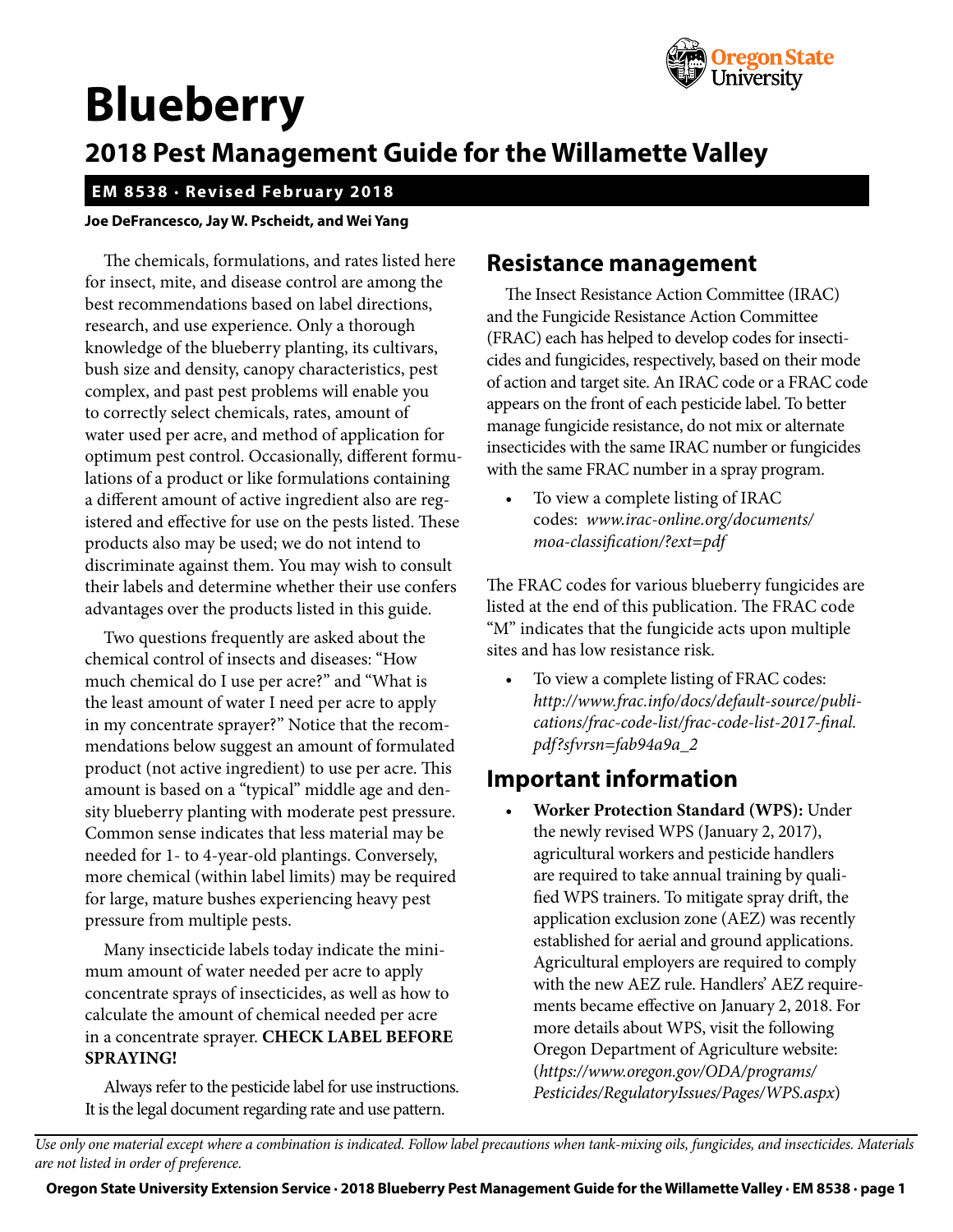• **Buffer regulations for the Oregon small fruit industry**: In August 2014, a District Court ruling resulted in the continuation of spray buffer regulations near certain bodies of water that were initially put into place in 2004. To obtain up-to-date information on this regulation and to learn whether your fields are close to affected

rivers or streams, visit the following Oregon Department of Agriculture website: *[http://www.](http://www.oregon.gov/ODA/programs/Pesticides/Water/Pages/Buffers.aspx) [oregon.gov/ODA/programs/Pesticides/Water/](http://www.oregon.gov/ODA/programs/Pesticides/Water/Pages/Buffers.aspx) [Pages/Buffers.aspx](http://www.oregon.gov/ODA/programs/Pesticides/Water/Pages/Buffers.aspx)*

- **Pacific Northwest Pest Management Handbooks** for Insect, Plant Disease, and Weed (*<http://pnwhandbooks.org>*)
- **Northwest Berry & Grape Information Network** (*<http://berrygrape.org>*)



## **Sequential stages of plant development**

**1 Dormant:** No visible swelling, bud scales completely enclose the inflorescence

**2 Bud Swell:** Visible swelling of bud, scales separating, flowers still completely enclosed

**3 Floral Budbreak:** Bud scales separated, apices of flowers visible

**4 Floral Budbreak, Prebloom:** Individual flowers distinguishable, bud scales abscissed

**5 Prebloom:** Individual flowers distinctly separated, corollas unexpanded and closed

**6 Bloom:** Corollas completely expanded and open

**7 Petal Fall:** Corollas dropped

#### **Dormant (Stage 1) Budbreak (Stages 3 and 4) Prebloom (Stages 4 and 5) Bloom (Stage 6) Postbloom to Preharvest (Stage 7) Preharvest/ Harvest (Stage 8) Postharvest (Stage 9)** Mummy berry Mummy berry Mummy berry Mummy berry Anthracnose Alternaria Bacterial canker Bacterial canker Phytophthora root rot Aphids *Botrytis* Alternaria *Botrytis* Root weevils (larvae) Crown gall Blueberry gall midge Cherry fruitworm Alternaria Scorch virus Silver leaf Symphylan Godronia canker Symphylan Winter moths Anthracnose Aphids Spotted wing drosophila Scale insects *Botrytis* (stage 5) Shock virus Leafrollers Birds Scorch virus Blueberrry gall midge Phomopsis Root weevils (adults) Scale (crawlers) Spotted wing drosophila Yellowjackets

## **Stages and Pests**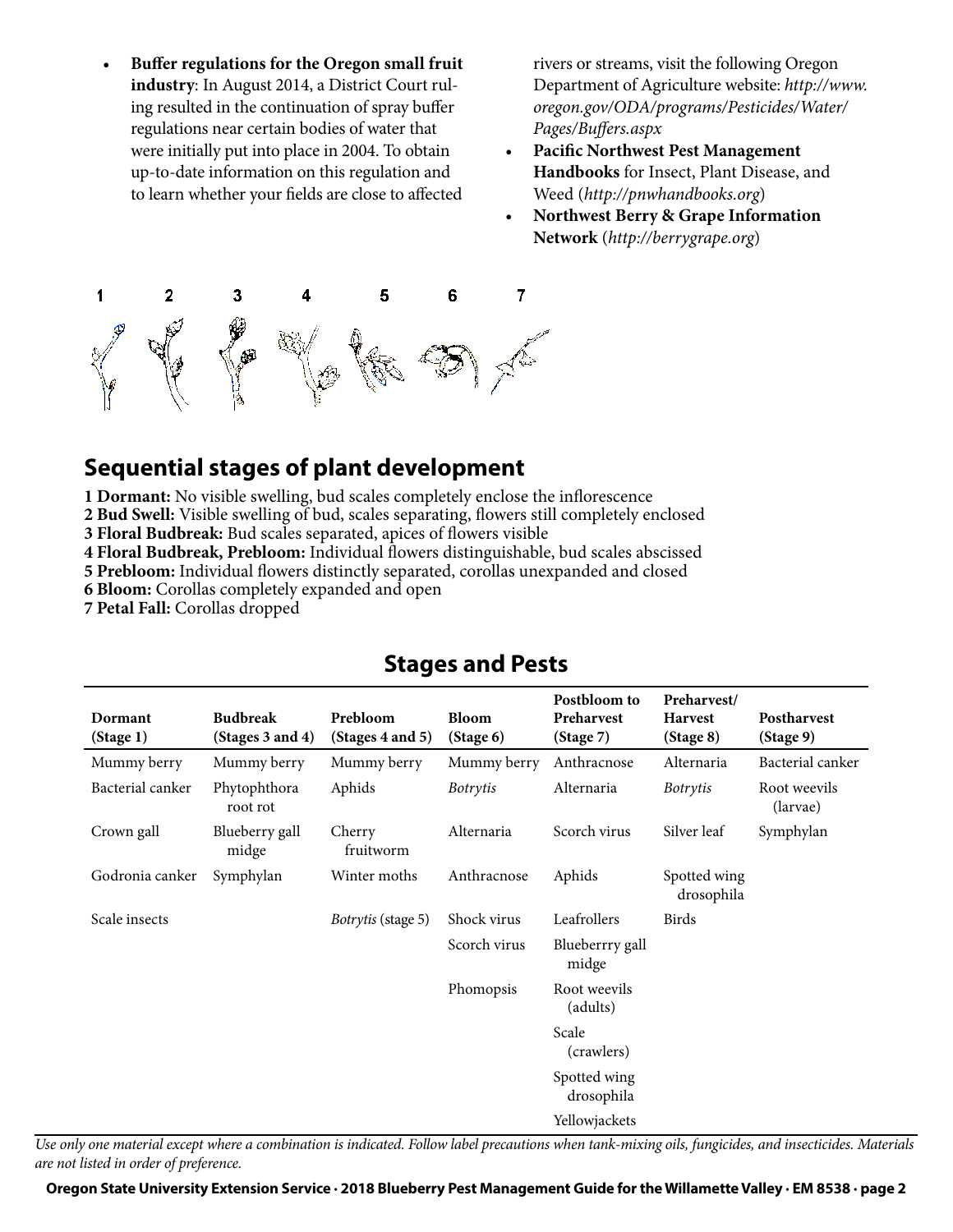## **Blueberry Pest Control Recommendations**

Use only one material except where a combination is indicated. Follow label precautions when tank-mixing oils, fungicides, and insecticides. Materials are not listed in order of preference.

| Dormant (Stage 1)                                              |                                        |                                                                                                                                                                                                                                                             |
|----------------------------------------------------------------|----------------------------------------|-------------------------------------------------------------------------------------------------------------------------------------------------------------------------------------------------------------------------------------------------------------|
| Pest or disease/                                               | Amount of                              |                                                                                                                                                                                                                                                             |
| Material                                                       | product per acre                       | Comments/Reentry interval/Preharvest interval (PHI)                                                                                                                                                                                                         |
| pH                                                             |                                        |                                                                                                                                                                                                                                                             |
| none                                                           |                                        | Sample the soil around the root zone annually to see whether pH is in the<br>correct range for normal plant growth (4.5-5.5).                                                                                                                               |
| Godronia canker, twig blight, bacterial canker, and crown gall |                                        |                                                                                                                                                                                                                                                             |
| none                                                           |                                        | Prune plants out during dry weather and destroy affected canes when first<br>noticed. Do not combine regular pruning with pruning diseased canes.<br>Treat clean, sharp pruning equipment with disinfestants frequently<br>when cutting out diseased canes. |
| Mummy berry-primary infection                                  |                                        |                                                                                                                                                                                                                                                             |
| none                                                           |                                        | Destroy any cull piles near packing shed. Cultivate or rake between rows<br>such that mummies are buried with a few inches of soil. Use 2 or more<br>inches of mulch to cover mummies.                                                                      |
| herbicides                                                     |                                        | Applications of diuron or simazine to the soil for weed control may help<br>inhibit development of apothecia.                                                                                                                                               |
| <b>Scale insects</b>                                           |                                        |                                                                                                                                                                                                                                                             |
| dormant oil                                                    | $3$ gal/<br>100 gal water              | Use sufficient gallonage per acre to thoroughly coat plants. Avoid applying<br>oils during periods of freezing and subfreezing weather. 4- to 12-hour<br>reentry (depends on brand). Some brands of oil are approved for<br>organic production.             |
| Esteem 35WP or 0.86 EC                                         | 5 oz or 16 fl oz                       | 12-hour reentry. 7-day PHI.                                                                                                                                                                                                                                 |
| Budbreak (Stages 3 and 4)                                      |                                        |                                                                                                                                                                                                                                                             |
| Pest or disease/                                               | Amount of                              |                                                                                                                                                                                                                                                             |
| Material                                                       | product per acre                       | Comments/Reentry interval/Preharvest interval (PHI)                                                                                                                                                                                                         |
| Phytophthora root rot                                          |                                        |                                                                                                                                                                                                                                                             |
| Aliette WDG                                                    | 5 lb                                   | Do not use with copper materials. 12-hour reentry. 0-day PHI.                                                                                                                                                                                               |
| Fosphite                                                       | $1-2$ qt                               | Do not use copper materials within 10 to 20 days of treatment.<br>4-hour reentry. 0-day PHI.                                                                                                                                                                |
| MetaStar 2E                                                    | 2 gal                                  | Apply to the soil as a 3-ft-wide treated band. Apply in spring as growth<br>resumes. 48-hour reentry. 0-day PHI.                                                                                                                                            |
| OxiPhos                                                        | $2.5 - 5$ qt                           | 4-hour reentry.                                                                                                                                                                                                                                             |
| Phostrol                                                       | $2.5 - 5$ pt                           | 4-hour reentry.                                                                                                                                                                                                                                             |
| Rampart                                                        | $1-3$ qt                               | Do not apply at intervals less than 3 days. Do not use copper materials<br>within 20 days of treatment. 4-hour reentry. 0-day PHI.                                                                                                                          |
| Ridomil Gold SL                                                | 3.6 pt<br>or                           | Apply to the soil as a 3-ft-wide treated band. Apply in spring as growth<br>resumes. 48-hour reentry. 0-day PHI.                                                                                                                                            |
|                                                                | $0.25 \text{ pt}$<br>$1,000$ ft of row |                                                                                                                                                                                                                                                             |

*Budbreak continues on next page*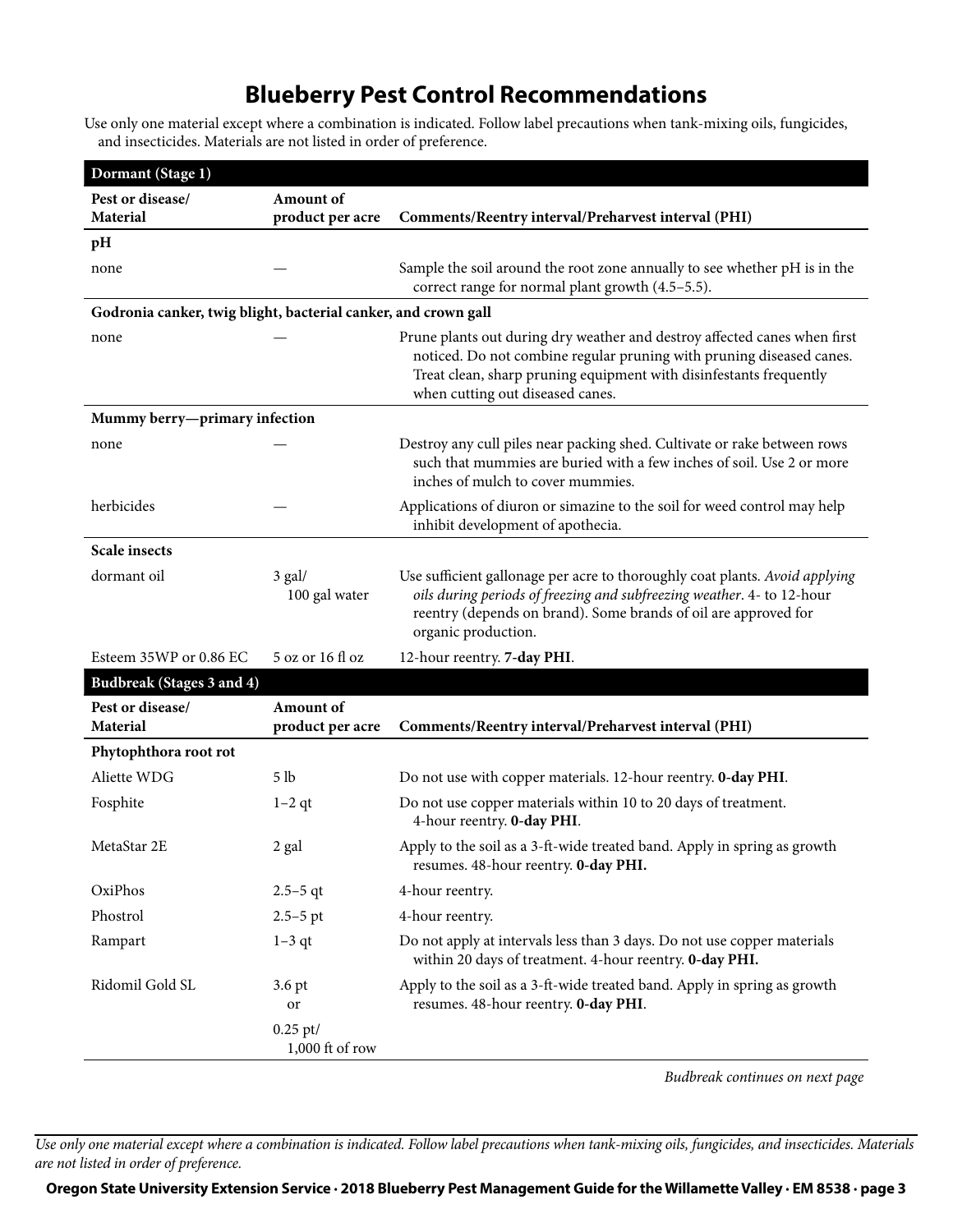|                                                | <b>CONTINUED-Budbeak</b> (Stages 3 and 4) |                                                                                                                                                                                                                                                                                     |  |
|------------------------------------------------|-------------------------------------------|-------------------------------------------------------------------------------------------------------------------------------------------------------------------------------------------------------------------------------------------------------------------------------------|--|
| Pest or disease/                               | Amount of                                 |                                                                                                                                                                                                                                                                                     |  |
| Material                                       | product per acre                          | Comments/RE-entry interval/Preharvest interval (PHI)                                                                                                                                                                                                                                |  |
| Mummy berry-primary infection                  |                                           |                                                                                                                                                                                                                                                                                     |  |
| Actinovate AG                                  | 12 oz                                     | Use with surfactant. Approved for organic production.                                                                                                                                                                                                                               |  |
| Captan 80WDG                                   | $1.25 - 3 lb$                             | 2-day reentry. 0-day PHI.                                                                                                                                                                                                                                                           |  |
| CaptEvate 68WDG                                | 4.7 lb                                    | Do not apply more than 2 consecutive applications or more than<br>21 lb/A/season. 2-day reentry. 0-day PHI.                                                                                                                                                                         |  |
| Indar 2F                                       | 6 fl oz                                   | Tank-mix with a wetting agent. 12-hour reentry. 30-day PHI.                                                                                                                                                                                                                         |  |
| InspireSuper                                   | 16-20 fl oz                               | 12-hour reentry. 7-day PHI.                                                                                                                                                                                                                                                         |  |
| Oquility                                       | 13.6-27 fl oz                             | 12-hour reentry. 0-day PHI.                                                                                                                                                                                                                                                         |  |
| Omega 500F                                     | $1.25$ pt                                 | Do not use with an adjuvant. 3-day reentry. 30-day PHI.                                                                                                                                                                                                                             |  |
| Proline 480 SC                                 | 5.7 fl oz                                 | 12-hour reentry. 7-day PHL                                                                                                                                                                                                                                                          |  |
| QuadrisTop                                     | $12-14$ fl oz                             | 12-hour reentry. 7-day PHI. (see footnote 7, page 18)                                                                                                                                                                                                                               |  |
| Quash                                          | 2.5 oz                                    | Do not use with an adjuvant. 12-hour reentry. 7-day PHI.                                                                                                                                                                                                                            |  |
| Quilt Xcel                                     | 14-21 fl oz                               | Use of propiconazole for mummy berry control has been associated with<br>an increase in Botrytis severity. 12-hour reentry. 30-day PHI.                                                                                                                                             |  |
| Regalia                                        | $2-4$ qt                                  | 4-hour reentry. O-day PHI. Approved for organic production.                                                                                                                                                                                                                         |  |
| Tilt/PropiMax/Bumper                           | 6 fl oz                                   | Use of propiconazole for mummy berry control has been associated with<br>an increase in Botrytis severity. 12-hour reentry. 30-day PHI.                                                                                                                                             |  |
| Blueberry gall midge                           |                                           |                                                                                                                                                                                                                                                                                     |  |
| Assail 30SG                                    | $4.5 - 5.3$ oz                            | Apply at egg hatch or to young larvae. 12-hour reentry. 1-day PHI.                                                                                                                                                                                                                  |  |
| Delegate WG                                    | $3-6$ oz                                  | Suppression of midge. 4-hour reentry. 3-day PHI. SLN# OR-170016<br>allows a 1-day PHI but with limited number of applications.                                                                                                                                                      |  |
| Diazinon 50W                                   | 1 <sub>lb</sub>                           | Midge does not appear on label, but application is legal and may be<br>effective. 5-day reentry. 7-day PHI.                                                                                                                                                                         |  |
| Entrust                                        | $1.25 - 2$ oz                             | Midge does not appear on label, but application is legal and may be<br>effective. Approved for organic production. 4-hour reentry. 3-day PHI.                                                                                                                                       |  |
| Exirel                                         | $13.5 - 20.5$ fl oz                       | Provides suppression only. Note "Bee Advisory Box" and restrictions on<br>the label. 12-hour reentry. 3-day PHI.                                                                                                                                                                    |  |
| Imidan 70W (WSB)                               | $1.33$ lb                                 | Midge does not appear on label, but application is legal and may be<br>effective. 1-day reentry. 3-day PHI.                                                                                                                                                                         |  |
| Malathion 8 Flowable or<br>Malathion 8 Aquamul | $1.25$ pt                                 | Midge does not appear on label, but application is legal and effective.<br>12-hour reentry. 1-day PHI.                                                                                                                                                                              |  |
| Rimon 0.83EC                                   | 20-30 fl oz                               | Midge does not appear on label, but application is legal and may be<br>effective. Apply at egg hatch or to small larvae. 12-hour reentry.<br>8-day PHI.                                                                                                                             |  |
| Sivanto 200SL                                  | 10.5-14.0 fl oz                           | Midge does not appear on label, but application is legal and effective.<br>Toxic to bees through oral exposure. 4-hour reentry. 3-day PHI.                                                                                                                                          |  |
| Success                                        | $4-6$ fl oz                               | Midge does not appear on label, but application is legal and may be<br>effective. 4-hour reentry. 3-day PHI.                                                                                                                                                                        |  |
| Symphylan                                      |                                           |                                                                                                                                                                                                                                                                                     |  |
| Mocap<br>(nonbearing fields only)              | $1.33$ qt                                 | SLN# OR-120020 allows use in newly planted, nonbearing fields.<br>Broadcast or band (2-ft minimum) apply to the soil. Immediately apply<br>1 to 2 inches of overhead irrigation water to incorportate. Consult label<br>for use with drip irrigation. 48-hour reentry. 365-day PHI. |  |

*Budbreak continues on next page*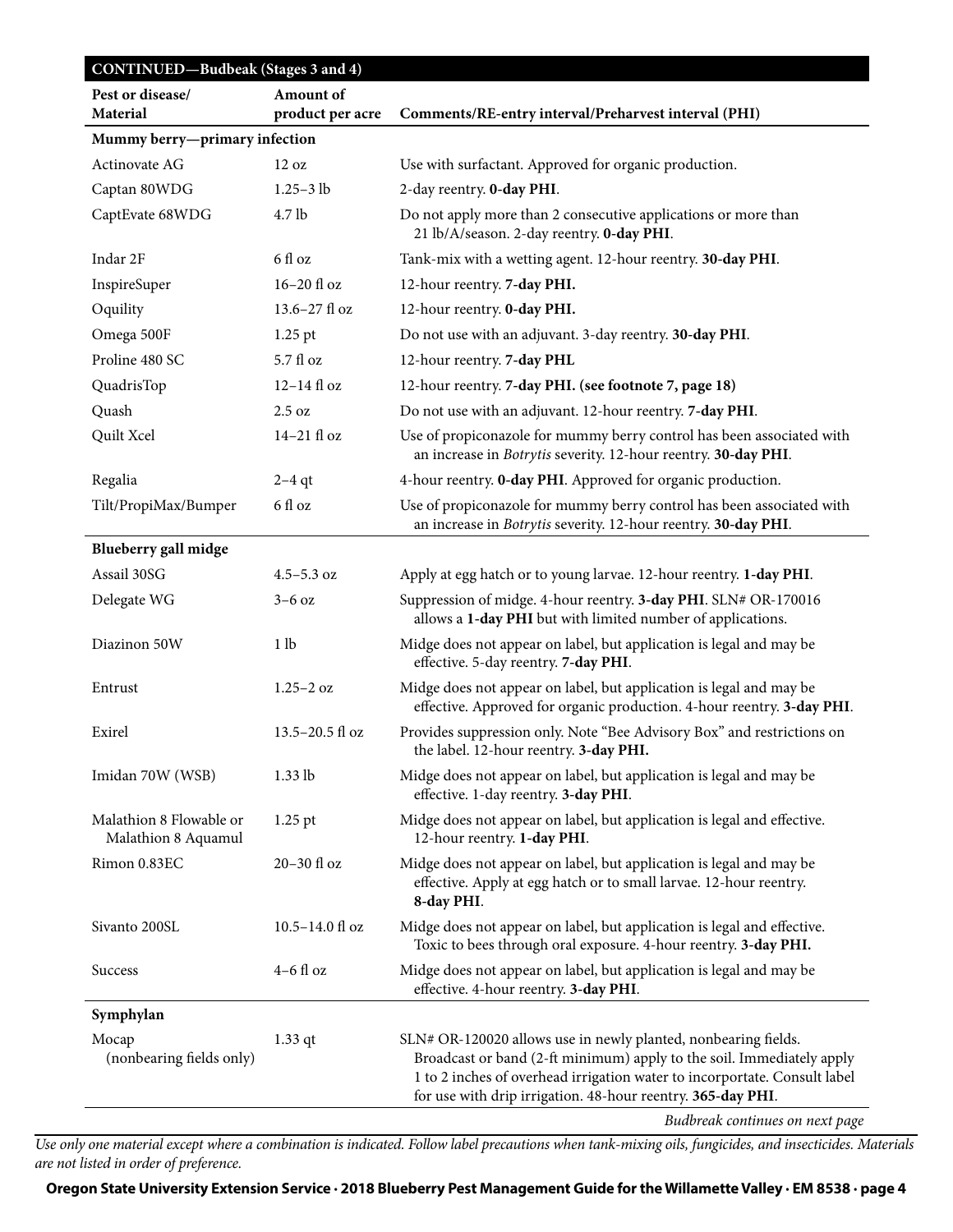| CONTINUED-Budbreak (Stages 3 and 4)                           |                               |                                                                                                                                                                                                          |  |
|---------------------------------------------------------------|-------------------------------|----------------------------------------------------------------------------------------------------------------------------------------------------------------------------------------------------------|--|
| Pest or disease/<br><b>Material</b>                           | Amount of<br>product per acre | Comments/Reentry interval/Preharvest interval (PHI)                                                                                                                                                      |  |
| Winter moths (spanworms, inchworms) (see footnote 1, page 16) |                               |                                                                                                                                                                                                          |  |
| Altacor                                                       | $3.0 - 4.5$ oz                | Winter moth does not appear on label, but application is legal and may be<br>effective. 4-hour reentry. 1-day pHI.                                                                                       |  |
| Assail 30SG                                                   | $4.5 - 5.3$ oz                | 12-hour reentry. 1-day PHI.                                                                                                                                                                              |  |
| Avaunt                                                        | 6 oz                          | 12-hour reentry. 7-day PHI.                                                                                                                                                                              |  |
| Bacillus thuringiensis                                        |                               | Many brands available. See label for rate. Approved for organic<br>production. Multiple sprays usually necessary. Inspect buds in spring as<br>scales separate. 4-hour reentry. 0-day PHI.               |  |
| Confirm 2F                                                    | 1 pt                          | Apply at early egg hatch. 4-hour reentry. 14-day PHI.                                                                                                                                                    |  |
| Delegate WG                                                   | $3-6$ oz                      | Winter moth does not appear on label, but application is legal and is<br>known to be effective. 4-hour reentry. 3-day PHI. SLN# OR-170016<br>allows a 1-day PHI but with limited number of applications. |  |
| Diazinon 50W                                                  | 1 <sub>lb</sub>               | Winter moth may not be listed on label, but this is a legal application<br>and is known to be effective. Do not use more than once per season.<br>5-day reentry. 7-day PHI.                              |  |
| Entrust                                                       | $1.25 - 2$ oz                 | Winter moth does not appear on label, but application is legal and is<br>known to be effective. Approved for organic production. 4-hour reentry.<br>3-day PHI.                                           |  |
| Exirel                                                        | 10.0-13.5 fl oz               | Winter moth does not appear on label, but application is legal and may be<br>effective. 12-hour reentry. 3-day PHI.                                                                                      |  |
| Intrepid 2F                                                   | $10-16$ fl oz                 | Apply at early egg hatch. 4-hour reentry. 7-day PHI.                                                                                                                                                     |  |
| Lannate LV                                                    | $1.5 - 3$ pt                  | Restricted use pesticide. Winter moth may not be listed on label, but this<br>is a legal application and is known to be effective. 2-day reentry.<br>3-day PHI.                                          |  |
| Rimon 0.83EC                                                  | 20-30 fl oz                   | Apply at early egg hatch or to early instar larvae. 12-hour reentry.<br>8-day PHI.                                                                                                                       |  |
| Sevin XLR Plus                                                | $1-2$ qt                      | Winter moth may not be listed on label, but this is a legal application and<br>is known to be effective. 12-hour reentry. 7-day PHI.                                                                     |  |
| Success                                                       | $4-6$ fl oz                   | Winter moth does not appear on label, but application is legal and is<br>known to be effective. 4-hour reentry. 3-day PHI.                                                                               |  |
| Prebloom (Stages 4 and 5)                                     |                               |                                                                                                                                                                                                          |  |

| Pest or disease/              | <b>Amount of</b>          |                                                                                                                |
|-------------------------------|---------------------------|----------------------------------------------------------------------------------------------------------------|
| <b>Material</b>               | product per acre          | Comments/Reentry interval/Preharvest interval (PHI)                                                            |
| Mummy berry-primary infection |                           |                                                                                                                |
| Actinovate AG                 | $12 \text{ oz}$           | Use with surfactant. Approved for organic production. 1-hour reentry (or<br>until spray has dried). 0-day PHI. |
| Captan 80WDG                  | $1.25 - 3$ lb             | 2-day reentry. <b>0-day PHI</b> .                                                                              |
| CaptEvate 68WDG               | 4.7 lb                    | Do not apply more than 2 consecutive applications or more than<br>21 lb/A/season. 2-day reentry. 0-day PHI.    |
| Indar 2F                      | 6 fl oz                   | Tank-mix with a wetting agent. 12-hour reentry. 30-day PHI.                                                    |
| InspireSuper                  | $16 - 20$ fl oz           | 12-hour reentry. 7-day PHI.                                                                                    |
| Luna Tranquility              | $13.6 - 27 \text{ fl oz}$ | 12-hour reentry. <b>0-day PHI.</b>                                                                             |
| Omega 500F                    | $1.25$ pt                 | Do not use with an adjuvant. 3-day reentry. 30-day PHI.                                                        |

*Prebloom continues on next page*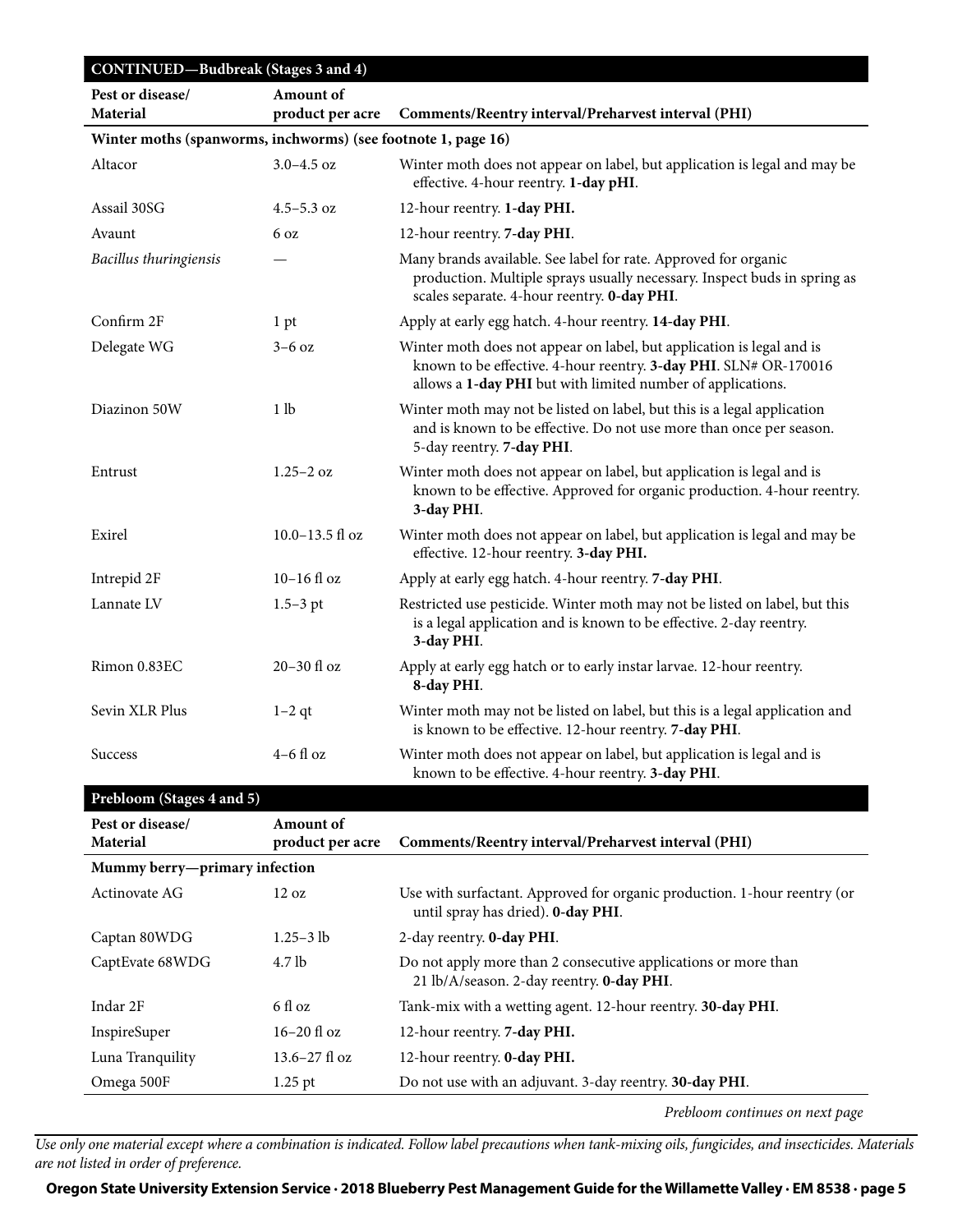| <b>CONTINUED-Prebloom (Stages 4 and 5)</b>           |                               |                                                                                                                                                                   |  |
|------------------------------------------------------|-------------------------------|-------------------------------------------------------------------------------------------------------------------------------------------------------------------|--|
| Pest or disease/<br>Material                         | Amount of<br>product per acre | Comments/Reentry interval/Preharvest interval (PHI)                                                                                                               |  |
| Mummy berry-primary infection (continued)            |                               |                                                                                                                                                                   |  |
| Pristine                                             | $18.5 - 23$ oz                | Do not use with any other tank additive except Captan. Target the first<br>open blossom. 12-hour reentry. 0-day PHI.                                              |  |
| Proline 480 SC                                       | 5.7 fl oz                     | 12-hour reentry. 7-day PHI.                                                                                                                                       |  |
| QuadrisTop                                           | 12-14 fl oz                   | 12-hour reentry. 7-day PHI. (see footnote 7, page 18)                                                                                                             |  |
| Quash                                                | 2.5 oz                        | Target the first open blossom. 12-hour reentry. 7-day PHI.                                                                                                        |  |
| Quilt Xcel                                           | 14-21 fl oz                   | Use of propiconazole for mummy berry control has been associated with<br>an increase in Botrytis severity. 12-hour reentry. 30-day PHI.                           |  |
| Regalia                                              | $2-4$ qt                      | Late bloom applications have been associated with resetting. Approved for<br>organic production. 4-hour reentry. 0-day PHI.                                       |  |
| Tilt/PropiMax/Bumper                                 | 6 fl oz                       | Use of propiconazole for mummy berry control has been associated with<br>an increase in Botrytis severity. 12-hour reentry. 30-day PHI.                           |  |
| Botrytis gray mold-Stage 5 (see footnote 8, page 18) |                               |                                                                                                                                                                   |  |
| Captan 80WDG                                         | $1.25 - 3$ lb                 | Apply at early bloom and at 10- to 14-day intervals through petal fall.<br>2-day reentry. 0-day PHI.                                                              |  |
| CaptEvate 68WDG                                      | $3.5 - 4.7$ lb                | Do not apply more than 2 consecutive applications. 2-day reentry.<br>0-day PHI.                                                                                   |  |
| Elevate 50WDG                                        | 1.5 <sub>lb</sub>             | 12-hour reentry. 0-day PHI.                                                                                                                                       |  |
| InspireSuper                                         | $16-20$ fl oz                 | 12-hour reentry. 7-day PHI.                                                                                                                                       |  |
| Kenja 400 SC                                         | 13.5-15.5 fl oz               | Tank-mix with another fungicde with a different mode of action. 12-hour<br>reentry. 7-day PHI.                                                                    |  |
| Luna Tranquility                                     | 13.6-27 fl oz                 | 12-hour reentry. 0-day PHI.                                                                                                                                       |  |
| Meteor                                               | $1.5 - 2$ pt                  | Tank-mix with another fungicide with a different mode of action. 1-day<br>reentry. 0-day PHI.                                                                     |  |
| Oso SC                                               | 3.75-13 fl oz                 | 4-hour reentry. 0-day PHI.                                                                                                                                        |  |
| Ph-D WDG                                             | 6.2 oz                        | Use with an adjuvant. Group 19 fungicide. 4-hour reentry. 0-day PHI.                                                                                              |  |
| Pristine                                             | $18.5 - 23$ oz                | Do not use with any other tank additive except Captan. 12-hour reentry.<br>0-day PHI.                                                                             |  |
| Switch 62.5WG                                        | $11-14$ oz                    | Do not use more than 2 consecutive applications. 12-hour reentry.<br>0-day PHI.                                                                                   |  |
| Ziram 76DF                                           | 3 <sub>lb</sub>               | Do not apply more than 3 weeks past full bloom. 2-day reentry.                                                                                                    |  |
| Aphids                                               |                               |                                                                                                                                                                   |  |
| Actara                                               | $3-4$ oz                      | Toxic to bees; do not apply if bees are foraging in the area. Note "Bee<br>Advisory Box" and restrictions on the label. 12-hour reentry.<br>3-day PHI.            |  |
| Admire Pro                                           | $1-1.4$ fl oz (foliar)        | Do not apply prebloom, during bloom, or when bees are actively foraging.<br>Note "Bee Advisory Box" and restrictions on the label. 12-hour reentry.<br>3-day PHI. |  |
| Assail 30SG                                          | $2.5 - 5.3$ oz                | Toxic to bees; do not apply if bees are foraging in the area.<br>12-hour reentry. 1-day PHI.                                                                      |  |
| Diazinon 50W                                         | 1 lb                          | For bee safety, do not apply to bloom or within 5 days of introducing bees.<br>Do not apply more than once per season. 5-day reentry. 7-day PHI.                  |  |
|                                                      |                               |                                                                                                                                                                   |  |

*Prebloom continues on next page*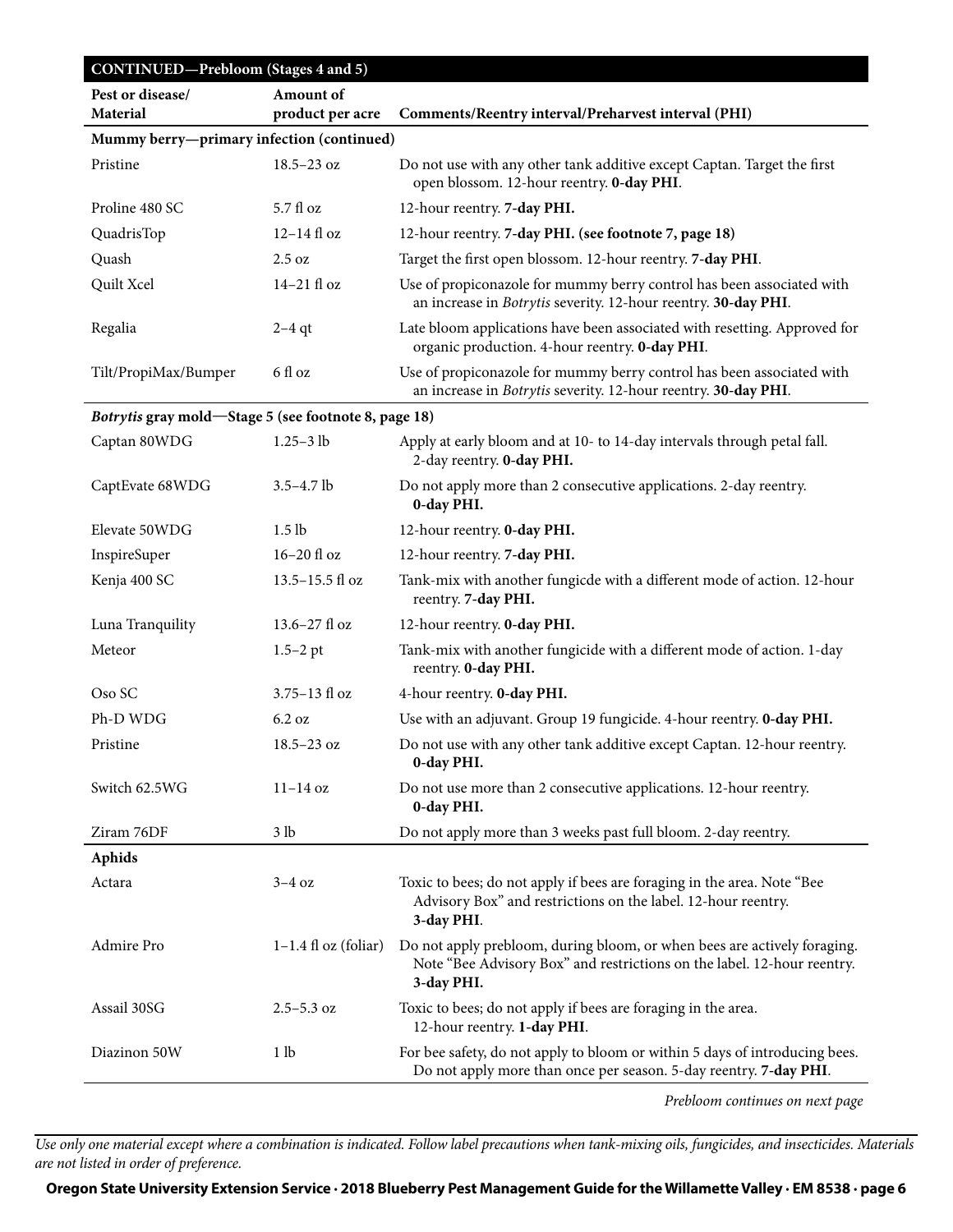| <b>CONTINUED-Prebloom (Stages 4 and 5)</b>     |                               |                                                                                                                                                                                                                   |
|------------------------------------------------|-------------------------------|-------------------------------------------------------------------------------------------------------------------------------------------------------------------------------------------------------------------|
| Pest or disease/<br><b>Material</b>            | Amount of<br>product per acre | Comments/Reentry interval/Preharvest interval (PHI)                                                                                                                                                               |
| Aphids (continued)                             |                               |                                                                                                                                                                                                                   |
| Esteem 35WP or 0.86 EC                         | 5 oz or 16 fl oz              | Aphids do not appear on label, but application is legal and may be<br>effective. Avoid direct application and/or spray drift to beehives.<br>12-hour reentry. 7-day PHI.                                          |
| Exirel                                         | $13.5 - 20.5$ fl oz           | Avoid use when bees are present. Exirel is non-lethal to bees once spray<br>has dried for at least 3 hours. 12-hour reentry. 3-day PHI.                                                                           |
| M-Pede                                         | 2 gal                         | Insecticidal soap. Other brands available. Apply as full cover spray,<br>2 gal/100 gal water. Repeat applications are likely to be necessary.<br>Approved for organic production. 12-hour reentry. 0-day PHI.     |
| Malathion 8 Flowable or<br>Malathion 8 Aquamul | $1.25$ pt                     | Aphids do not appear on label, but application is legal and effective. Toxic to<br>bees; do not apply if bees are foraging in the area. 12-hour reentry. 1-day PHI.                                               |
| Neem (Aza-Direct, Neemix,<br>others)           |                               | Refer to label for rate, use pattern, and precautions. These, and most other<br>brands of azadirachtin (neem), are approved for organic production.                                                               |
| Platinum                                       | 5-12 fl oz                    | Applied to the soil and translocated to the leaves. Wait at least 5 days after<br>application before placing beehives in a treated field. 12-hour reentry.<br>75-day PHI.                                         |
| PyGanic 5.0                                    | 17 fl oz                      | Toxic to bees; do not apply when bees are foraging. Highly toxic to fish.<br>Approved for organic production. 12-hour reentry. 0-day PHI.                                                                         |
| Sivanto                                        | $7-10.5$ fl oz                | Toxic to bees through oral exposure. 4-hour reentry. 3-day PHI.                                                                                                                                                   |
| Cherry fruitworm                               |                               |                                                                                                                                                                                                                   |
| Altacor                                        | $3.0 - 4.5$ oz                | Cherry fruitworm does not appear on label, but application is legal and may be<br>effective. 4-hour reentry. 1-day PHI.                                                                                           |
| Avaunt                                         | $3-6$ oz                      | Toxic to bees; do not apply when bloom is present. 12-hour reentry. 7-day PHI.                                                                                                                                    |
| Confirm 2F                                     | 1 pt                          | Apply at early egg hatch. 4-hour reentry. 14-day PHI.                                                                                                                                                             |
| Danitol                                        | $10-16$ fl oz                 | Restricted use pesticide. Toxic to bees; do not apply when bees are present.<br>24-hour reentry. 3-day PHI.                                                                                                       |
| Delegate WG                                    | $3-6$ oz                      | Do not apply more than a total of 19.5 oz/season. Toxic to bees; do not<br>apply when bloom is present. 4-hour reentry. 3-day PHI. SLN# OR-<br>170016 allows a 1-day PHI but with limited number of applications. |
| Diazinon 50W                                   | 1 lb                          | For bee safety, do not apply to bloom or within 5 days of introducing bees.<br>5-day reentry. 7-day PHI.                                                                                                          |
| Entrust                                        | $1.25 - 2$ oz                 | Approved for organic production. Toxic to bees exposed to treatment for<br>3 hours following treatment. 4-hour reentry. 3-day PHI.                                                                                |
| Esteem 35WP                                    | 5 oz                          | Avoid direct application and/or spray drift to beehives. 12-hour reentry.<br>7-day PHI.                                                                                                                           |
| Exirel                                         | 10-13.5 fl oz                 | Avoid use when bees are present. Exirel is non-lethal to bees once spray<br>has dried for at least 3 hours. 12-hour reentry. 3-day PHI.                                                                           |
| Intrepid 2F                                    | $10-16$ fl oz                 | Apply at early egg hatch. 4-hour reentry. 7-day PHI.                                                                                                                                                              |
| Lannate LV                                     | $1.5 - 3$ pt                  | Restricted use pesticide. For bee safety, do not apply within 5 days of<br>pollination. 2-day reentry. 3-day PHI.                                                                                                 |
| Malathion 8 Flowable or<br>Malathion 8 Aquamul | $1.25$ pt                     | Highly toxic to bees; avoid application when bees are present. 12-hour<br>reentry. 1-day PHI.                                                                                                                     |

*Prebloom continues on next page*

*Use only one material except where a combination is indicated. Follow label precautions when tank-mixing oils, fungicides, and insecticides. Materials are not listed in order of preference.*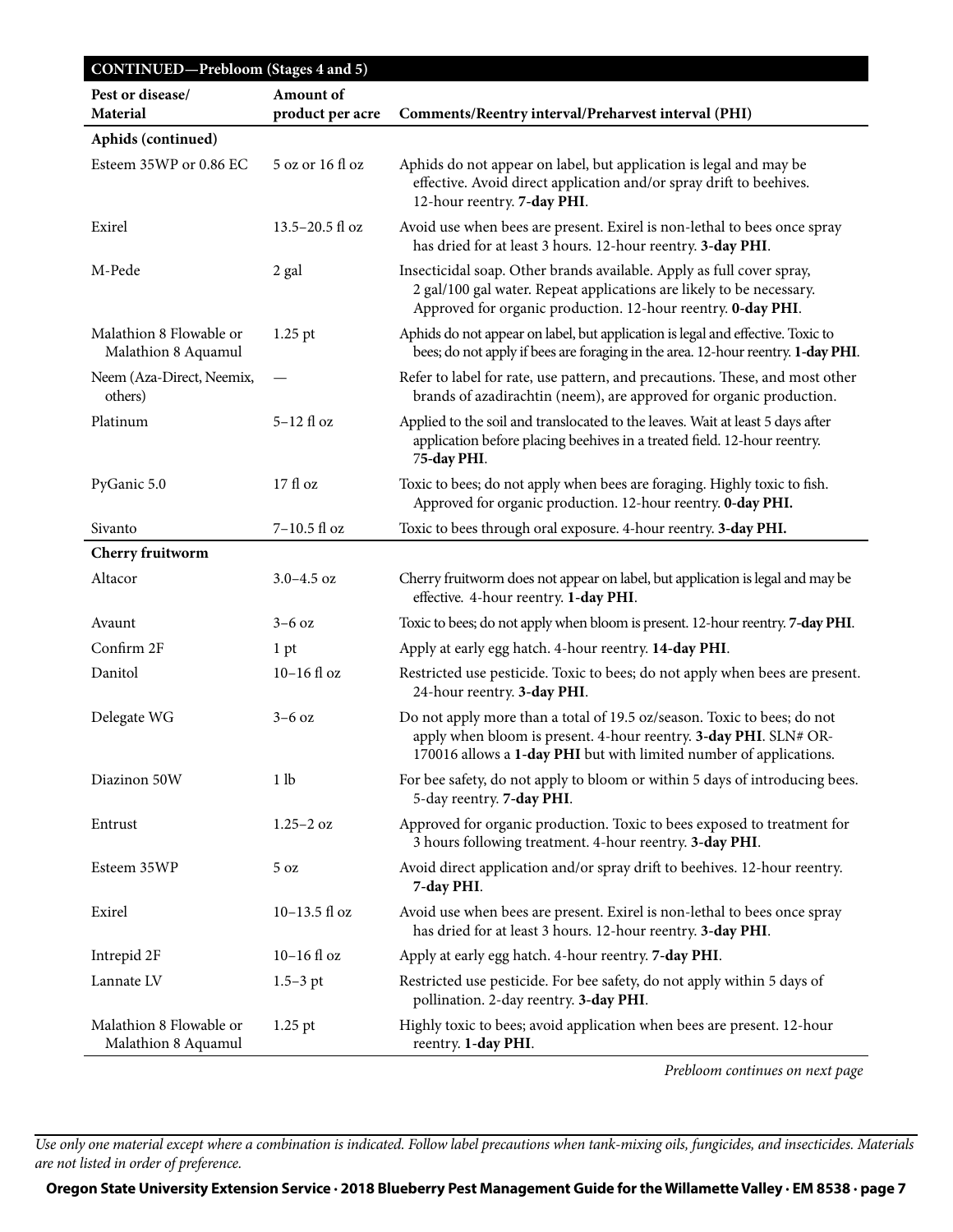| CONTINUED-Prebloom (Stages 4 and 5)                           |                               |                                                                                                                                                                                                                                                                 |  |
|---------------------------------------------------------------|-------------------------------|-----------------------------------------------------------------------------------------------------------------------------------------------------------------------------------------------------------------------------------------------------------------|--|
| Pest or disease/<br>Material                                  | Amount of<br>product per acre | Comments/Reentry interval/Preharvest interval (PHI)                                                                                                                                                                                                             |  |
| Cherry fruitworm (continued)                                  |                               |                                                                                                                                                                                                                                                                 |  |
| Sevin XLR Plus                                                | $1-2$ qt                      | For bee safety, do not apply within 5 days of pollination. 12-hour reentry.<br>7-day PHI.                                                                                                                                                                       |  |
| <b>Success</b>                                                | $4-6$ fl oz                   | Toxic to bees exposed to treatment for 3 hours following treatment.<br>4-hour reentry. 3-day PHI.                                                                                                                                                               |  |
| Winter moths (spanworms, inchworms) (see footnote 1, page 16) |                               |                                                                                                                                                                                                                                                                 |  |
| Altacor                                                       | $3.0 - 4.5$ oz                | Winter moth does not appear on label, but application is legal and may be<br>effective. 4-hour reentry. 1-day PHI.                                                                                                                                              |  |
| Asana XL                                                      | $4.8 - 9.6$ fl oz             | Restricted use pesticide. Toxic to bees; do not apply when bloom is<br>present. 12-hour reentry. 14-day PHI.                                                                                                                                                    |  |
| Avaunt                                                        | 6 oz                          | Toxic to bees; do not apply when bloom is present. 12-hour reentry.<br>7-day PHI.                                                                                                                                                                               |  |
| Bacillus thuringiensis                                        |                               | Many brands available. See label for rate. Approved for organic<br>production. Multiple sprays usually necessary. Inspect buds in spring as<br>scales separate. This pest usually requires a first Bt application prior to<br>bloom. 4-hour reentry. 0-day PHI. |  |
| Brigade WSB                                                   | $8-16$ oz                     | Restricted use pesticide. Do not apply when bloom is present.<br>12-hour reentry. 1-day PHI.                                                                                                                                                                    |  |
| Confirm 2F                                                    | 1 pt                          | Apply at early egg hatch. 4-hour reentry. 14-day PHI.                                                                                                                                                                                                           |  |
| Delegate WG                                                   | $3-6$ oz                      | Winter moth does not appear on label, but application is legal and is<br>known to be effective. Toxic to bees; do not apply when bloom is<br>present. 4-hour reentry. 3-day PHI. SLN# OR-170016 allows a<br>1-day PHI but with limited number of applications.  |  |
| Diazinon 50W                                                  | 1 lb                          | This pest may not be listed on label, but this is a legal application and<br>is known to be effective. Do not apply to bloom or within 5 days of<br>introducing bees. Do not use more than once per season. 5-day reentry.<br>7-day PHI.                        |  |
| Entrust                                                       | $1.25 - 2$ oz                 | Winter moth does not appear on label, but application is legal and is<br>known to be effective. Approved for organic production. Toxic to bees<br>exposed to treatment for 3 hours following treatment. 4-hour reentry.<br>3-day PHI.                           |  |
| Intrepid 2F                                                   | $10-16$ fl oz                 | Apply at early egg hatch. 4-hour reentry. 7-day PHI.                                                                                                                                                                                                            |  |
| Lannate LV                                                    | $1.5 - 3$ pt                  | Restricted use pesticide. This pest may not be listed on label, but this is a<br>legal application and is known to be effective. Do not apply to bloom or<br>within 5 days of introducing bees. 2-day reentry. 3-day PHI.                                       |  |
| Rimon 0.83EC                                                  | 20-30 fl oz                   | Apply at egg hatch or to early instar larvae. To minimize effects on<br>honeybee brood development, do not apply if bees are actively foraging.<br>12-hour reentry. 8-day PHI.                                                                                  |  |
| Sevin XLR Plus                                                | $1-2$ qt                      | This pest may not be listed on label, but this is a legal application and is<br>known to be effective. Toxic to bees; do not apply to bloom or within<br>5 days of introducing bees. 12-hour reentry. 7-day PHI.                                                |  |
| <b>Success</b>                                                | $4-6$ fl oz                   | Winter moth does not appear on label, but application is legal and is<br>known to be effective. Toxic to bees exposed to treatment for 3 hours<br>following treatment. 4-hour reentry. 3-day PHI.                                                               |  |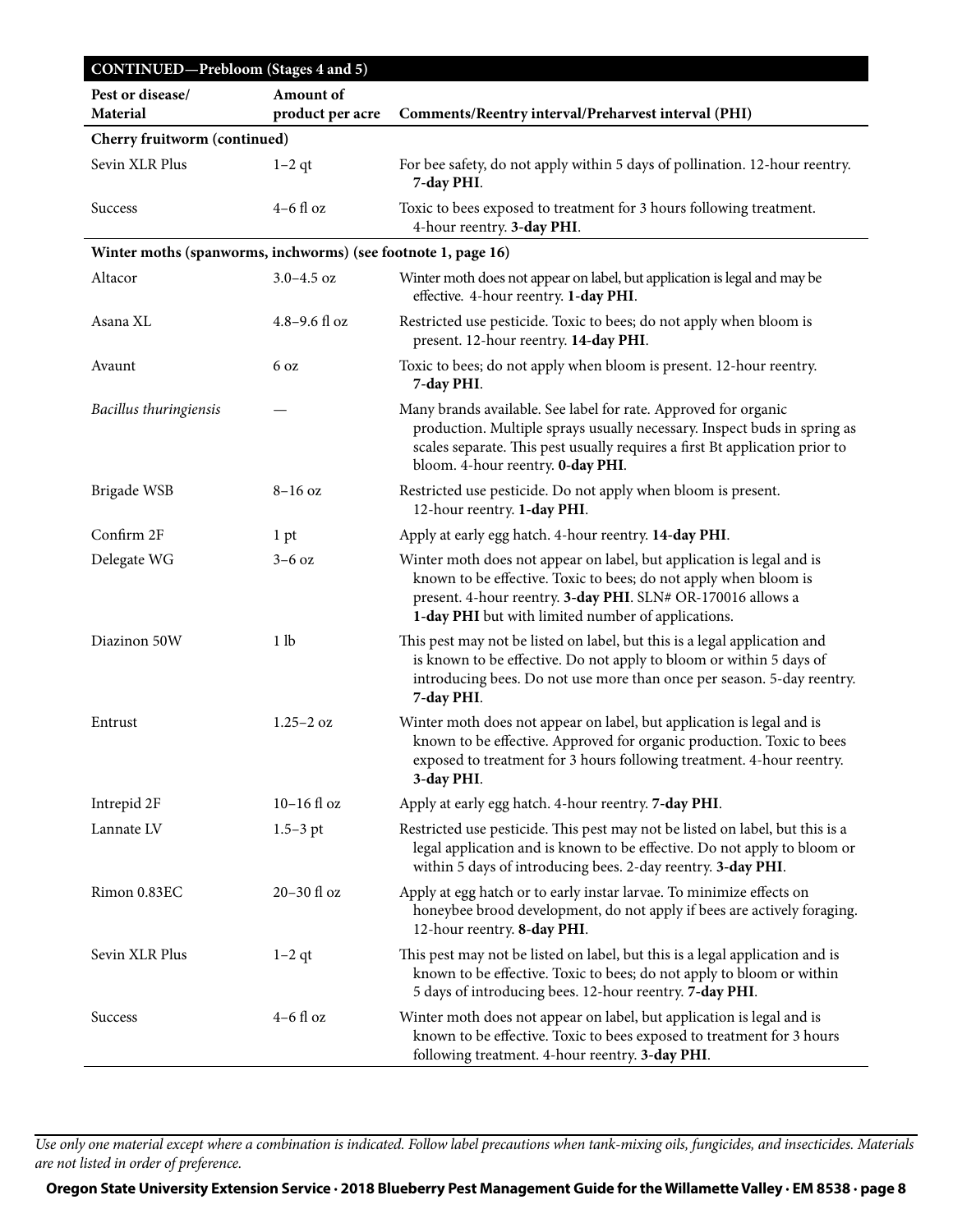| <b>Bloom</b> (Stage 6)<br>Pest or disease/ | Amount of         |                                                                                                                                                                                                           |
|--------------------------------------------|-------------------|-----------------------------------------------------------------------------------------------------------------------------------------------------------------------------------------------------------|
| <b>Material</b>                            | product per acre  | Comments/Reentry interval/Preharvest interval (PHI)                                                                                                                                                       |
| page 18)                                   |                   | Botrytis gray mold (see footnote 8, page 18), Alternaria fruit rot, ripe rot (anthracnose) and twig blight (see footnote 6,                                                                               |
| Abound (or Willowood<br>Azoxy)             | $6-15.5$ fl oz    | For ripe rot and twig blight control. Do not use more than 3 times per<br>year or 2 consecutive applications or with a silicone-based surfactant.<br>4-hour reentry. 0-day PHI. (see footnote 7, page 18) |
| Captan 80WDG                               | $1.25 - 3 lb$     | Apply at early bloom and at 10- to 14-day intervals through petal fall.<br>2-day reentry. 0-day PHI.                                                                                                      |
| CaptEvate 68WDG                            | $3.5 - 4.7$ lb    | Do not apply more than 2 consecutive applications or more than<br>21 lb/A/season. 2-day reentry. 0-day PHI.                                                                                               |
| Elevate 50WDG                              | 1.5 <sub>lb</sub> | For Botrytis control. 12-hour reentry. 0-day PHI.                                                                                                                                                         |
| InspireSuper                               | 16-20 fl oz       | 12-hour reentry. 7-day PHI.                                                                                                                                                                               |
| Kenja 400 SC                               | 13.5-15.5 fl oz   | For Botrytis control. Tank-mix with another fungicde with a different<br>mode of action. 12-hour reentry. 7-day PHI.                                                                                      |
| Luna Tranquility                           | 13.6-27 fl oz     | 12-hour reentry. 0-day PHI.                                                                                                                                                                               |
| Meteor                                     | $1.5 - 2$ pt      | For Botrytis control. Tank-mix with another fungicide with a different<br>mode of action. 1-day reentry. 0-day PHI.                                                                                       |
| Omega 500F                                 | $1.25$ pt         | For ripe rot and twig blight control. Do not use with an adjuvant. 12-hour<br>reentry. 30-day PHI.                                                                                                        |
| Oso SC                                     | 3.75-13 fl oz     | 4-hour reentry. 0-day PHI.                                                                                                                                                                                |
| Ph-D WDG                                   | 6.2 oz            | Use with an adjuvant. Group 19 fungicide. 4-hour reentry. 0-day PHI.                                                                                                                                      |
| Pristine                                   | $18.5 - 23$ oz    | Do not use with any other tank additive except Captan. 12-hour reentry.<br>0-day PHI.                                                                                                                     |
| QuadrisTop                                 | $12-14$ fl oz     | For ripe rot. 12-hour reentry. 7-day PHI. (see footnote 7, page 18)                                                                                                                                       |
| Quilt Xcel                                 | 14-21 fl oz       | For ripe rot and twig blight control. 12-hour reentry. 30-day PHI.                                                                                                                                        |
| Switch 62.5WG                              | $11-14$ oz        | Do not use more than 2 consecutive applications or more than<br>56 oz/A/season. 12-hour reentry. 0-day PHI.                                                                                               |
| Ziram 76DF                                 | 3 <sub>lb</sub>   | Do not apply more than 3 weeks past full bloom. 2-day reentry.                                                                                                                                            |
| Mummy berry-secondary infection            |                   |                                                                                                                                                                                                           |
| Captan 80WDG                               | $1.25 - 3 lb$     | 2-day reentry. 0-day PHI.                                                                                                                                                                                 |
| CaptEvate 68WDG                            | 4.7 lb            | Do not apply more than 2 consecutive applications or more than<br>21 lb/A/season. 2-day reentry. 0-day PHI.                                                                                               |
| Indar 2F                                   | 6 fl oz           | Tank-mix with a wetting agent. 12-hour reentry. 30-day PHI.                                                                                                                                               |
| InspireSuper                               | $16-20$ fl oz     | 12-hour reentry. 7-day PHI.                                                                                                                                                                               |
| Luna Tranquility                           | 13.6-27 fl oz     | 12-hour reentry. 0-day PHI.                                                                                                                                                                               |
| Pristine                                   | $18.5 - 23$ oz    | Do not use with any other tank additive. 12-hour reentry. 0-day PHI.                                                                                                                                      |
| Proline 480 SC                             | 5.7 fl oz         | 12-hour reentry. 7-day PHI.                                                                                                                                                                               |
| QuadrisTop                                 | $12-14$ fl oz     | 12-hour reentry. 7-day PHI. (see footnote 7, page 18)                                                                                                                                                     |
| Quash                                      | 2.5 oz            | 12-hour reentry. 7-day PHI.                                                                                                                                                                               |
| Quilt Xcel                                 | 14-21 fl oz       | Use of propiconazole for mummy berry control has been associated with<br>an increase in Botrytis severity. 12-hour reentry. 30-day PHI.                                                                   |
| Tilt/PropiMax/Bumper                       | 6 fl oz           | Use of propiconazole for mummy berry control has been associated with<br>an increase in Botrytis severity. 12-hour reentry. 30-day PHI.                                                                   |

*Bloom continues on next page*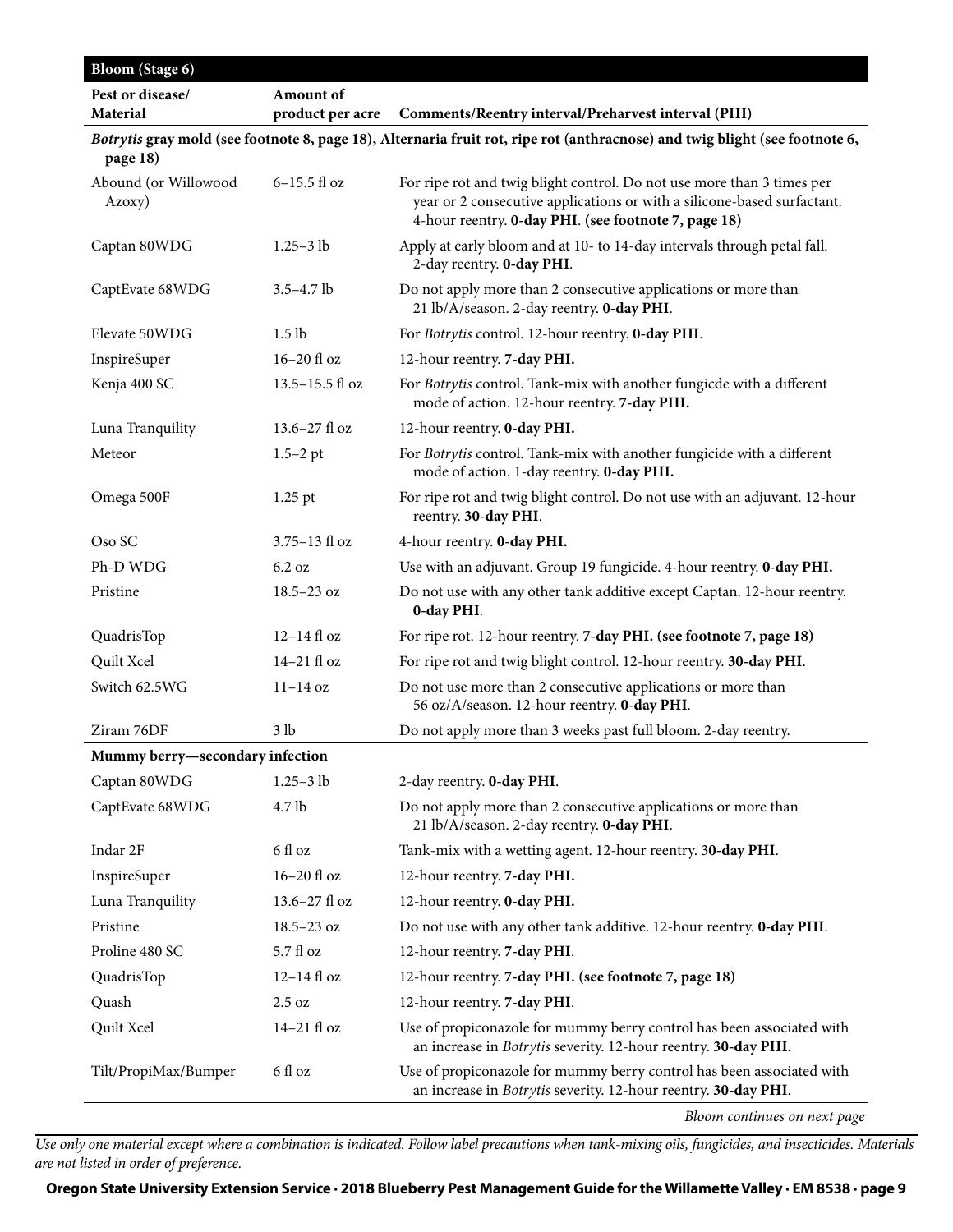| <b>CONTINUED-Bloom (Stage 6)</b>                 |                               |                                                                                                                                                                     |  |
|--------------------------------------------------|-------------------------------|---------------------------------------------------------------------------------------------------------------------------------------------------------------------|--|
| Pest or disease/<br><b>Material</b>              | Amount of<br>product per acre | Comments/Reentry interval/Preharvest interval (PHI)                                                                                                                 |  |
| Phomopsis (if it has been a problem in the past) |                               |                                                                                                                                                                     |  |
| Abound                                           | $6-15.4$ fl oz                | Do not use more than 3 times per year or 2 consecutive applications<br>or with a silicone-based surfactant. 4-hour reentry. 0-day PHI. (see<br>footnote 7, page 18) |  |
| Captan 80WDG                                     | $1.25 - 3$ lb                 | 2-day reentry. <b>0-day PHI.</b>                                                                                                                                    |  |
| Indar 2F                                         | 6 fl oz                       | Tank-mix with a wetting agent. 12-hour reentry. 30-day PHI.                                                                                                         |  |
| Omega 500F                                       | $1.25$ pt                     | Do not use with an adjuvant. 12-hour reentry. 30-day PHI.                                                                                                           |  |
| Pristine                                         | $18.5 - 23$ oz                | Do not use with any other tank additive except Captan. 12-hour reentry.<br>0-day PHI.                                                                               |  |
| Quash                                            | $2.5 \text{ oz}$              | 12-hour reentry. 7-day PHI.                                                                                                                                         |  |
| Quilt Xcel                                       | $14-21$ fl oz                 | 12-hour reentry. 30-day PHI.                                                                                                                                        |  |
| Switch 62.5WG                                    | $11 - 14$ oz                  | Do not use more than 2 consecutive applications. 12-hour reentry.<br>0-day PHI.                                                                                     |  |
| Shock and scorch virus                           |                               |                                                                                                                                                                     |  |

none — Look for symptoms and have suspected plants tested. Check with OSU as to when samples will be accepted for virus testing.

#### **Postbloom to Preharvest (Stage 7)**

| TOSUTOUTH TO T TURN VEST (Stage 7)                                        |                   |                                                                                                                                                                     |
|---------------------------------------------------------------------------|-------------------|---------------------------------------------------------------------------------------------------------------------------------------------------------------------|
| Pest or disease/                                                          | <b>Amount</b> of  |                                                                                                                                                                     |
| Material                                                                  | product per acre  | Comments/Reentry interval/Preharvest interval (PHI)                                                                                                                 |
| Anthracnose (ripe rot) and Alternaria fruit rot (see footnote 6, page 18) |                   |                                                                                                                                                                     |
| Abound (or Willowood<br>Azoxy)                                            | 6-15.5 fl oz      | Do not use more than 3 times per year or 2 consecutive applications<br>or with a silicone-based surfactant. 4-hour reentry. 0-day PHI. (see<br>footnote 7, page 18) |
| Captan 80WDG                                                              | $1.25 - 3$ lb     | 2-day reentry. 0-day PHI.                                                                                                                                           |
| CaptEvate 68WDG                                                           | 4.7 <sub>lb</sub> | Do not apply more than 2 consecutive applications or more than<br>21 lb/A/season. 2-day reentry. 0-day PHI.                                                         |
| Luna Tranquility                                                          | $13.6 - 27$ fl oz | 12-hour reentry. 0-day PHI.                                                                                                                                         |
| Omega 500F                                                                | $1.25$ pt         | For ripe rot control. Do not use with an adjuvant. 12-hour reentry.<br>30-day PHI.                                                                                  |
| Pristine                                                                  | $18.5 - 23$ oz    | Do not use with any other tank additive except Captan. 12-hour reentry.<br>0-day PHI.                                                                               |
| QuadrisTop                                                                | $12-14$ fl oz     | 12-hour reentry. 7-day PHI. (see footnote 7, page 18)                                                                                                               |
| Quash                                                                     | 2.5 oz            | 12-hour reentry. 7-day PHI.                                                                                                                                         |
| Switch 67.5WG                                                             | $11-14$ oz        | Do not use more than 2 consecutive applications or more than<br>56 oz/A/season. 12-hour reentry. 0-day PHI.                                                         |
| Ziram 76DF                                                                | 3 lb              | Do not use later than 3 weeks after full bloom. 2-day reentry.                                                                                                      |
| <b>Scorch virus</b>                                                       |                   |                                                                                                                                                                     |
| none                                                                      |                   | Remove plants that test positive for this virus.                                                                                                                    |
|                                                                           |                   | Postbloom to Preharvest (Stage 7) continues on next page                                                                                                            |

*Postbloom to Preharvest (Stage 7) continues on next page*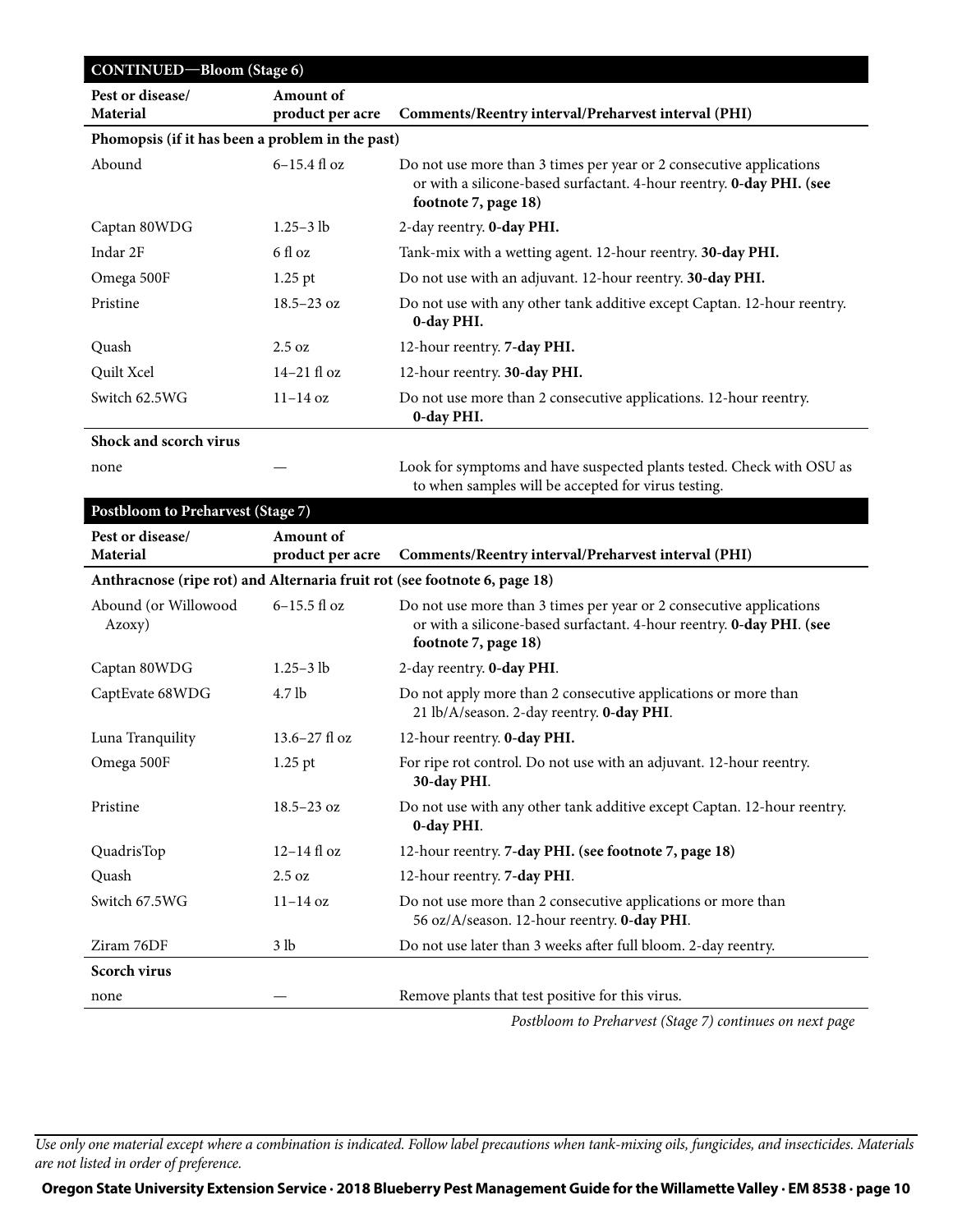| <b>CONTINUED-Postbloom to Preharvest (Stage 7)</b>                                                              |                               |                                                                                                                                                                                                                                           |
|-----------------------------------------------------------------------------------------------------------------|-------------------------------|-------------------------------------------------------------------------------------------------------------------------------------------------------------------------------------------------------------------------------------------|
| Pest or disease/<br><b>Material</b>                                                                             | Amount of<br>product per acre | Comments/Reentry interval/Preharvest interval (PHI)                                                                                                                                                                                       |
| <b>Aphids</b>                                                                                                   |                               |                                                                                                                                                                                                                                           |
| Actara, Admire Pro, Assail,<br>diazinon, Esteem, Exirel,<br>M-Pede, malathion,<br>neem, Platinum, or<br>Sivanto | $\overline{\phantom{m}}$      | See prebloom section for use, rates, and preharvest intervals.                                                                                                                                                                            |
| Movento                                                                                                         | 8-10 fl oz                    | Do not apply until after petal fall. 24-hour reentry. 7-day PHI.                                                                                                                                                                          |
| Blueberry gall midge                                                                                            |                               |                                                                                                                                                                                                                                           |
| Assail 30SG                                                                                                     | $2.5 - 5.3$ oz                | Toxic to bees; do not apply if bees are foraging in the area.<br>12-hour reentry. 1-day PHI.                                                                                                                                              |
| Delegate WG                                                                                                     | $3-6$ oz                      | Suppression of midge. Do not apply more than a total of 19.5 oz/season.<br>Toxic to bees; do not apply when bloom is present. 4-hour reentry. 3-day<br>PHI. SLN# OR-170016 allows a 1-day PHI but with limited number of<br>applications. |
| Diazinon 50W                                                                                                    | 1 <sub>lb</sub>               | Midge does not appear on label, but application is legal and may be<br>effective. For bee safety, do not apply to bloom or within 5 days of<br>introducing bees. 5-day reentry. 7-day PHI.                                                |
| Entrust                                                                                                         | $1.25 - 2 \text{ oz}$         | Midge does not appear on label, but application is legal and may be<br>effective. Approved for organic production. Toxic to bees exposed to<br>treatment for 3 hours following treatment. 4-hour reentry. 3-day PHI.                      |
| Exirel                                                                                                          | $13.5 - 20.5$ fl oz           | Provides suppression only. 12-hour reentry. 3-day PHI.                                                                                                                                                                                    |
| Imidan 70W (WSB)                                                                                                | $1.33$ lb                     | Midge does not appear on label, but application is legal and may be<br>effective. Highly toxic to bees exposed directly to treatment. Do not<br>apply if bees are foraging in the area. 1-day reentry. 3-day PHI.                         |
| Malathion 8 Flowable or<br>Malathion 8 Aquamul                                                                  | $1.25$ pt                     | Midge does not appear on label, but application is legal and may be<br>effective. Highly toxic to bees; avoid application when bees are present.<br>12-hour reentry. 1-day PHI.                                                           |
| Rimon 0.83EC                                                                                                    | 20-30 fl oz                   | Apply at egg hatch or to early instar larvae. To minimize effects on<br>honeybee brood development, do not apply if bees are actively foraging.<br>12-hour reentry. 8-day PHI.                                                            |
| Sivanto 200SL                                                                                                   | $10.5 - 14.0$ fl oz           | Midge does not appear on label, but application is legal and effective.<br>Toxic to bees through oral exposure. 4-hour reentry. 3-day PHI.                                                                                                |
| <b>Success</b>                                                                                                  | $4-6$ fl oz                   | Midge does not appear on label, but application is legal and may be<br>effective. Toxic to bees exposed to treatment for 3 hours following<br>treatment. 4-hour reentry. 3-day PHI.                                                       |
| Leafrollers (orange tortrix) (see footnote 2, page 16)                                                          |                               |                                                                                                                                                                                                                                           |
| Altacor                                                                                                         | $3.0 - 4.5$ oz                | Orange tortrix leafroller does not appear on label, but application is legal and<br>may be effective. 4-hour reentry. 1-day PHI.                                                                                                          |
| Avaunt                                                                                                          | 6 oz                          | Toxic to bees; do not apply if bees are foraging in the area.<br>12-hour reentry. 7-day PHI.                                                                                                                                              |
| Bacillus thuringiensis                                                                                          |                               | Many brands available. See label for rate. Approved for organic<br>production. 2-3 sprays 7 days apart may be necessary for satisfactory<br>control. 4-hour reentry. 0-day PHI.                                                           |
| Brigade WSB                                                                                                     | $8-16$ oz                     | Restricted use pesticide. Highly toxic to bees; do not apply if bees are<br>foraging in the area. 12-hour reentry. 1-day PHI.                                                                                                             |
|                                                                                                                 |                               | Postbloom to Preharvest (Stage 7) continues on next page                                                                                                                                                                                  |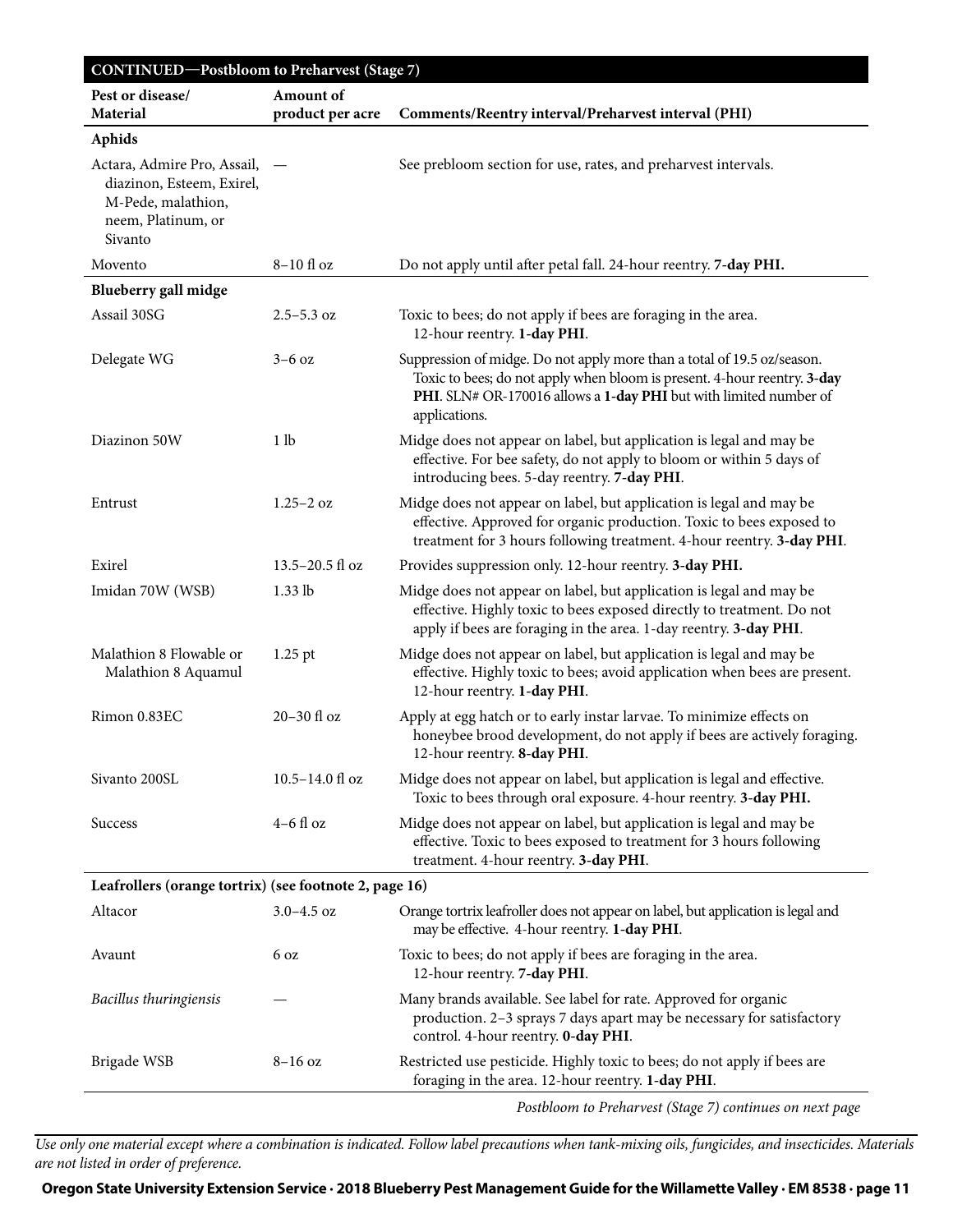| <b>CONTINUED-Postbloom to Preharvest (Stage 7)</b>                 |                       |                                                                                                                                                                                                                                |  |
|--------------------------------------------------------------------|-----------------------|--------------------------------------------------------------------------------------------------------------------------------------------------------------------------------------------------------------------------------|--|
| Pest or disease/                                                   | <b>Amount</b> of      |                                                                                                                                                                                                                                |  |
| <b>Material</b>                                                    | product per acre      | Comments/Reentry interval/Preharvest interval (PHI)                                                                                                                                                                            |  |
| Leafrollers (orange tortrix) (see footnote 2, page 16) (continued) |                       |                                                                                                                                                                                                                                |  |
| Confirm 2F                                                         | 1 pt                  | Apply at early egg hatch. 4-hour reentry. 14-day PHI.                                                                                                                                                                          |  |
| Danitol                                                            | $10-16$ fl oz         | Restricted use pesticide. Toxic to bees; do not apply when bees are present.<br>24-hour reentry. 3-day PHI.                                                                                                                    |  |
| Delegate WG                                                        | $3-6$ oz              | Do not apply more than a total of 19.5 oz/season. Toxic to bees; do not<br>apply if bees are foraging in the area. 4-hour reentry. 3-day PHI.<br>SLN# OR-170016 allows a 1-day PHI but with limited number of<br>applications. |  |
| Entrust                                                            | $1.25 - 2 \text{ oz}$ | Approved for organic production. Toxic to bees exposed to treatment for<br>3 hours following treatment. 4-hour reentry. 3-day PHI.                                                                                             |  |
| Imidan 70W (WSB)                                                   | $1.33$ lb             | Toxic to bees; do not apply if bees are foraging in the area. OR 24c<br>registration. 1-day reentry. 3-day PHI.                                                                                                                |  |
| Intrepid 2F                                                        | $10-16$ fl oz         | Apply at early egg hatch. 4-hour reentry. 7-day PHI.                                                                                                                                                                           |  |
| Lannate LV                                                         | $1.5 - 3$ pt          | Restricted use pesticide. Also will help suppress aphids. Highly toxic to<br>bees; do not apply if bees are foraging in the area. 2-day reentry.<br>3-day PHI.                                                                 |  |
| Mustang MAXX                                                       | $4\ \mathrm{fl}$ oz   | Restricted use pesticide. Toxic to bees; do not apply if bees are foraging in<br>the area. 12-hour reentry. 1-day PHI.                                                                                                         |  |
| Rimon                                                              | 20-30 fl oz           | Apply at egg hatch or early instar larvae. To minimize effects on honeybee<br>brood development, do not apply if bees are actively foraging.<br>12-hour reentry. 3-day PHI.                                                    |  |
| Sevin XLR Plus                                                     | $1-2$ qt              | Highly toxic to bees; do not apply if bees are foraging in the area.<br>12-hour reentry. 7-day PHI.                                                                                                                            |  |
| <b>Success</b>                                                     | $4-6$ fl oz           | Toxic to bees exposed to treatment for 3 hours following treatment.<br>4-hour reentry. 3-day PHI.                                                                                                                              |  |
| Root weevils (adults) (see footnote 3, page 17)                    |                       |                                                                                                                                                                                                                                |  |
| Actara                                                             | 4 oz                  | Toxic to bees; do not apply if bees are foraging in the area. Note "Bee<br>Advisory Box" and restrictions on the label. 12-hour reentry. 3-day PHI.                                                                            |  |
| Asana XL                                                           | 9.6 fl oz             | Restricted use pesticide. Toxic to bees; do not apply if bees are foraging in<br>the area. 12-hour reentry. 14-day PHI.                                                                                                        |  |
| Brigade WSB                                                        | $8-16$ oz             | Restricted use pesticide. This pest does not appear on the label, but is a<br>legal use and known to be effective. Toxic to bees; do not apply if bees<br>are foraging in the area. 12-hour reentry. 1-day PHI.                |  |
| Exirel                                                             | $13.5 - 20.5$ fl oz   | Root weevil does not appear on label, but application is legal and may be<br>effective. 12-hour reentry. 3-day PHI.                                                                                                            |  |
| Malathion 8 Flowable or<br>Malathion 8 Aquamul                     | $1.25$ pt             | Root weevil does not appear on the label, but application is legal and<br>effective. Toxic to bees; avoid application when bees are present.<br>12-hour reentry. 1-day PHI.                                                    |  |
| Mustang MAXX                                                       | 4 fl oz               | Restricted use pesticide. Toxic to bees; do not apply if bees are foraging in<br>the area. 12-hour reentry. 1-day PHI.                                                                                                         |  |
| Neem (Aza-Direct, Neemix,<br>others)                               |                       | Refer to label for rate, use pattern, precautions, reentry interval, and PHI.<br>These, and most other brands of azadirachtin (neem), are approved for<br>organic production.                                                  |  |

*Postbloom to Preharvest (Stage 7) continues on next page*

*Use only one material except where a combination is indicated. Follow label precautions when tank-mixing oils, fungicides, and insecticides. Materials are not listed in order of preference.*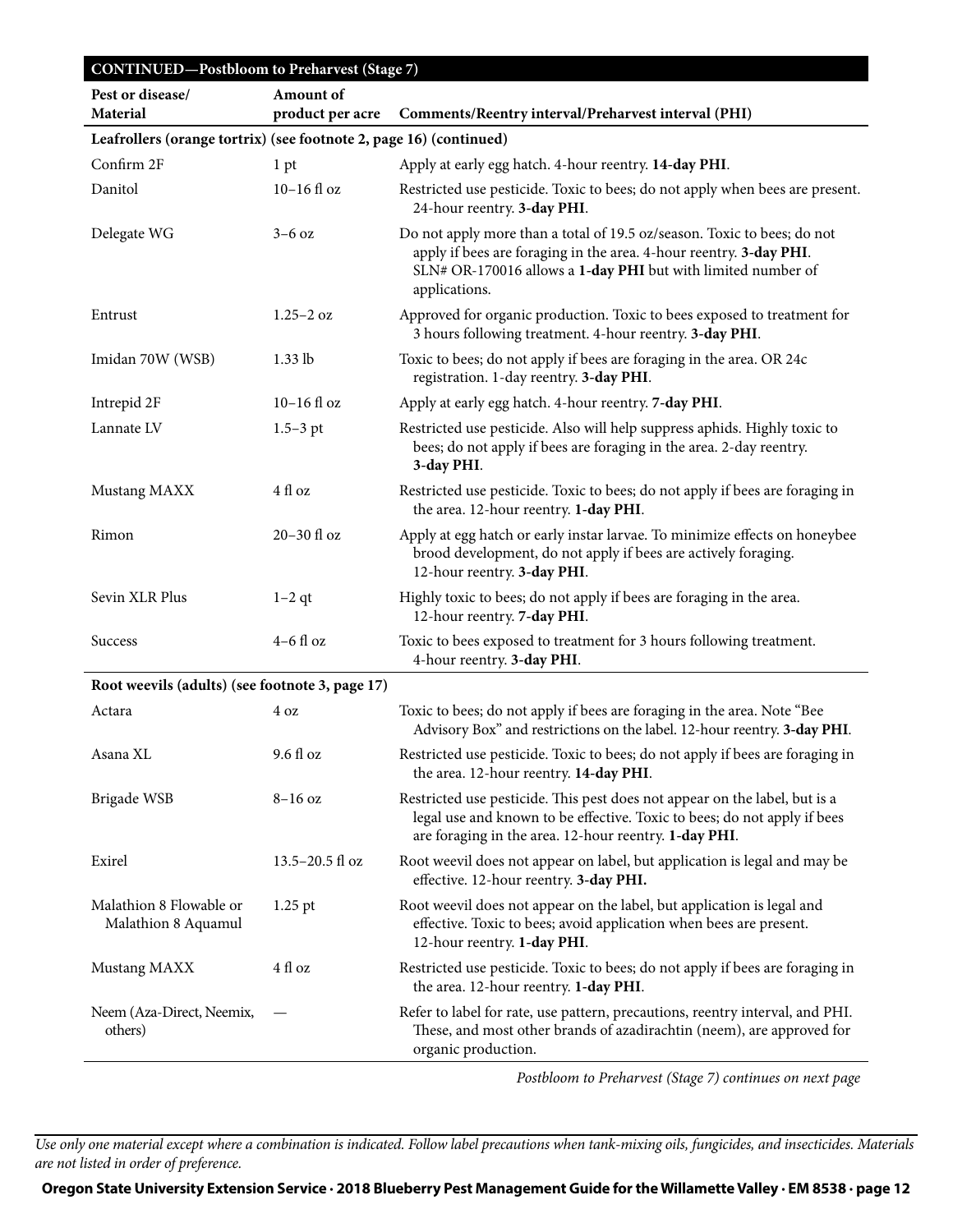| <b>CONTINUED-Postbloom to Preharvest (Stage 7)</b> |                               |                                                                                                                                                                                               |  |  |  |  |
|----------------------------------------------------|-------------------------------|-----------------------------------------------------------------------------------------------------------------------------------------------------------------------------------------------|--|--|--|--|
| Pest or disease/<br><b>Material</b>                | Amount of<br>product per acre | Comments/Reentry interval/Preharvest interval (PHI)                                                                                                                                           |  |  |  |  |
| Scale insects (crawler stage)                      |                               |                                                                                                                                                                                               |  |  |  |  |
| Diazinon 50W                                       | 1 lb                          | Scale may not be listed on label, but this is a legal application and is<br>known to be effective. Toxic to bees; do not apply if bees are foraging in<br>the area. 5-day reentry. 7-day PHI. |  |  |  |  |
| Esteem 35WP                                        | $5 \Omega$                    | Avoid direct application and/or spray drift to beehives. 12-hour reentry.<br>7-day PHI.                                                                                                       |  |  |  |  |
| Malathion 8 Flowable or<br>Malathion 8 Aquamul     | $1.25$ pt                     | Scale does not appear on the label, but application is legal and effective.<br>Toxic to bees; avoid application when bees are present. 12-hour reentry.<br>1-day PHI.                         |  |  |  |  |

#### **Spotted wing drosophila (SWD) (see footnote 4, page 17)**

*Note:* Even if SWD is not listed on a label, it is legal to use the following for SWD management. These products target the adult stage of SWD. Treatment is recommended when flies are present and fruit begins to color.

| Asana XL         | 9.6 fl oz                   | Restricted use pesticide. For bee safety, do not apply within 7 days of pollination.<br>Toxic to fish and aquatic invertebrates. Achieves 100% mortality and provides<br>about 10-14 days residual control. 12-hour reentry. 14-day PHI.                                                                                   |
|------------------|-----------------------------|----------------------------------------------------------------------------------------------------------------------------------------------------------------------------------------------------------------------------------------------------------------------------------------------------------------------------|
| Brigade WSB      | 16 <sub>oz</sub>            | Restricted use pesticide. Do not apply when bees are present. Toxic to fish<br>and aquatic invertebrates. Achieves 100% mortality and provides about<br>10-14 days residual control. 12-hour reentry. 1-day PHI.                                                                                                           |
| Danitol          | $10-16$ fl oz               | Restricted use pesticide. Do not apply when bees are present. Toxic to fish<br>and aquatic invertebrates. Achieves 100% mortality and provides about<br>10-14 days residual control. 24-hour reentry. 3-day PHI.                                                                                                           |
| Delegate WG      | $3-6$ oz                    | Toxic to bees; do not apply when bloom is present. Achieves 100%<br>mortality of SWD and provides about 5-7 days residual control.<br>4-hour reentry. 3-day PHI. SLN# OR-170016 allows a 1-day PHI but<br>with limited number of applications.                                                                             |
| Diazinon 50W     | 1 <sub>lb</sub>             | One application per season allowed; consider other pests that may need to<br>be managed with diazinon. Do not apply to bloom or within 5 days of<br>introducing bees. Toxic to fish and most aquatic invertebrates. Achieves<br>100% mortality and provides about 7-10 days residual control.<br>5-day reentry. 7-day PHI. |
| Entrust          | $1.25 - 2$ oz               | Approved for organic production. Toxic to bees exposed to treatment for<br>3 hours following treatment. Achieves 100% mortality of SWD and<br>provides about 5-7 days residual control. 4-hour reentry. 3-day PHI.<br>State labels OR-160013 and WA-140014 for Entrust SC formulation<br>allow a 1-day PHI.                |
| Exirel           | $13.5 - 20.5 \text{ fl oz}$ | Avoid use when bees are present. Exirel is non-lethal to bees once spray<br>has dried for at least 3 hours. 12-hour reentry. 3-day PHI.                                                                                                                                                                                    |
| Imidan 70W (WSB) | $1.33$ lb                   | Highly toxic to bees exposed directly to treatment. Do not apply if bees are<br>foraging in the area. Toxic to most aquatic invertebrates. Achieves 100%<br>mortality and provides about 7-10 days residual control. 1-day reentry.<br>3-day PHI.                                                                          |
| Lannate LV       | $1.5 - 3$ pt                | Restricted use pesticide. Do not apply to bloom or within 5 days of introducing<br>bees. Toxic to fish and most aquatic invertebrates. Achieves 100% mortality<br>and provides about 7-10 days residual control. 2-day reentry. 3-day PHI.                                                                                 |
|                  |                             | Posthloom to Preharvest (Stage 7) continues on next page                                                                                                                                                                                                                                                                   |

*Postbloom to Preharvest (Stage 7) continues on next page*

*Use only one material except where a combination is indicated. Follow label precautions when tank-mixing oils, fungicides, and insecticides. Materials are not listed in order of preference.*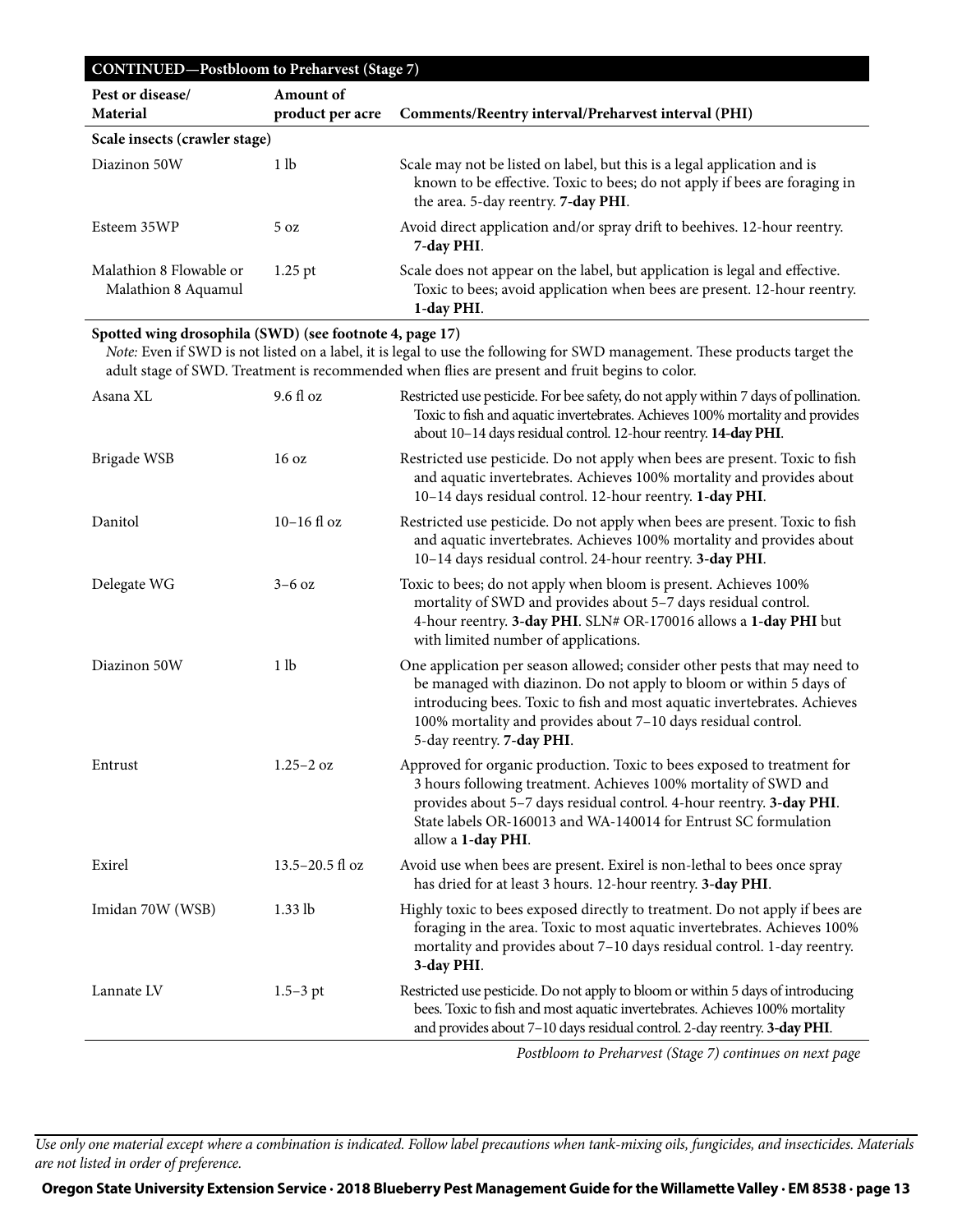| <b>CONTINUED-Postbloom to Preharvest (Stage 7)</b>                 |                               |                                                                                                                                                                                                                                                                                                                                                                                                                                     |
|--------------------------------------------------------------------|-------------------------------|-------------------------------------------------------------------------------------------------------------------------------------------------------------------------------------------------------------------------------------------------------------------------------------------------------------------------------------------------------------------------------------------------------------------------------------|
| Pest or disease/<br>Material                                       | Amount of<br>product per acre | Comments/Reentry interval/Preharvest interval (PHI)                                                                                                                                                                                                                                                                                                                                                                                 |
| Spotted wing drosophila (SWD) (continued)                          |                               |                                                                                                                                                                                                                                                                                                                                                                                                                                     |
| Malathion 8 Flowable or<br>$2.5$ pt<br>Malathion 8 Aquamul         |                               | Oregon SLNs (Section 24c registrations) for each of these products allow<br>a maximum of two applications at 2.5 pt/A. The federal label (Section<br>3 registration) allows 3 applications at 1.25 pt/A. Residual effects in the<br>field are expected to be longer at the 2.5 pt/A rate than the 1.25 pt/A<br>rate. Bee, fish and aquatic invertebrate toxicity are concerns with use of<br>malathion. 12-hour reentry. 1-day PHI. |
| Mustang MAXX                                                       | 4 fl oz                       | Restricted use pesticide. Toxic to bees; do not apply if bees are foraging in<br>the area. Toxic to fish and other aquatic invertebrates. Achieves 100%<br>mortality and provides about 10-14 days residual control.<br>12-hour reentry. 1-day PHI.                                                                                                                                                                                 |
| Pyrethrin products                                                 | Varies                        | Consult label for rate, use directions, reentrty interval, and PHI. Toxic to<br>bees; do not apply if bees are foraging in the area. Highly toxic to fish.<br>Provides about 80% control of SWD but has no residual activity. The<br>Pyganic brand of pyrethrin is approved for organic production.                                                                                                                                 |
| Sevin XLR Plus                                                     | $1-2$ qt                      | Toxic to bees; do not apply to bloom or within 5 days of introducing bees.<br>Toxic to aquatic invertebrates. Achieves 100% control of SWD. 12-hour<br>reentry. 7-day PHI.                                                                                                                                                                                                                                                          |
| <b>Success</b>                                                     | $4-6$ fl oz                   | Toxic to bees exposed to treatment for 3 hours following treatment.<br>Achieves 100% mortality of SWD and provides about 5-7 days residual<br>control. 4-hour reentry. 3-day PHI.                                                                                                                                                                                                                                                   |
| Yellowjackets                                                      |                               |                                                                                                                                                                                                                                                                                                                                                                                                                                     |
| Heptyl butyrate traps                                              |                               | See Washington State University publication EB 0643, Yellowjackets and<br>Paper Wasps, for further use directions.                                                                                                                                                                                                                                                                                                                  |
| pressurized insecticide<br>sprays                                  |                               | Numerous products. Apply as spray to entrance hole of aerial nests. Do<br>not contaminate berries.                                                                                                                                                                                                                                                                                                                                  |
| Growth regulator to promote and concentrate ripening               |                               |                                                                                                                                                                                                                                                                                                                                                                                                                                     |
| Ethrel and Ethephon 2                                              | $4-8$ pt                      | Use 150-200 gal water/A. 48-hour reentry.                                                                                                                                                                                                                                                                                                                                                                                           |
| Preharvest/Harvest (Stage 8)                                       |                               |                                                                                                                                                                                                                                                                                                                                                                                                                                     |
| Pest or disease/<br><b>Material</b>                                | Amount of<br>product per acre | Comments/Reentry interval/Preharvest interval (PHI)                                                                                                                                                                                                                                                                                                                                                                                 |
| <b>Bird prevention</b>                                             |                               |                                                                                                                                                                                                                                                                                                                                                                                                                                     |
| Labels for bird repellents<br>include Bird Shield and<br>ReJex-iT. | Consult label for<br>rate.    | Netting is the most effective alternative for control. Falconing techniques<br>are very effective if used correctly. Reflective tapes also show some<br>effectiveness. Other mechanical methods and noise devices are used<br>under a variety of circumstances with varying levels of effectiveness.<br>Consult your local Extension agent.                                                                                         |
| Botrytis gray mold                                                 |                               |                                                                                                                                                                                                                                                                                                                                                                                                                                     |
| none                                                               |                               | Adjust overhead irrigation so foliage and fruit do not remain wet for<br>extended periods of time. Also, pick fruit at correct stage of maturity<br>and move harvested fruit to cold storage as soon as possible.                                                                                                                                                                                                                   |
|                                                                    |                               | Preharvest/Harvest (Stage 8) continues on next page                                                                                                                                                                                                                                                                                                                                                                                 |

*Use only one material except where a combination is indicated. Follow label precautions when tank-mixing oils, fungicides, and insecticides. Materials are not listed in order of preference.*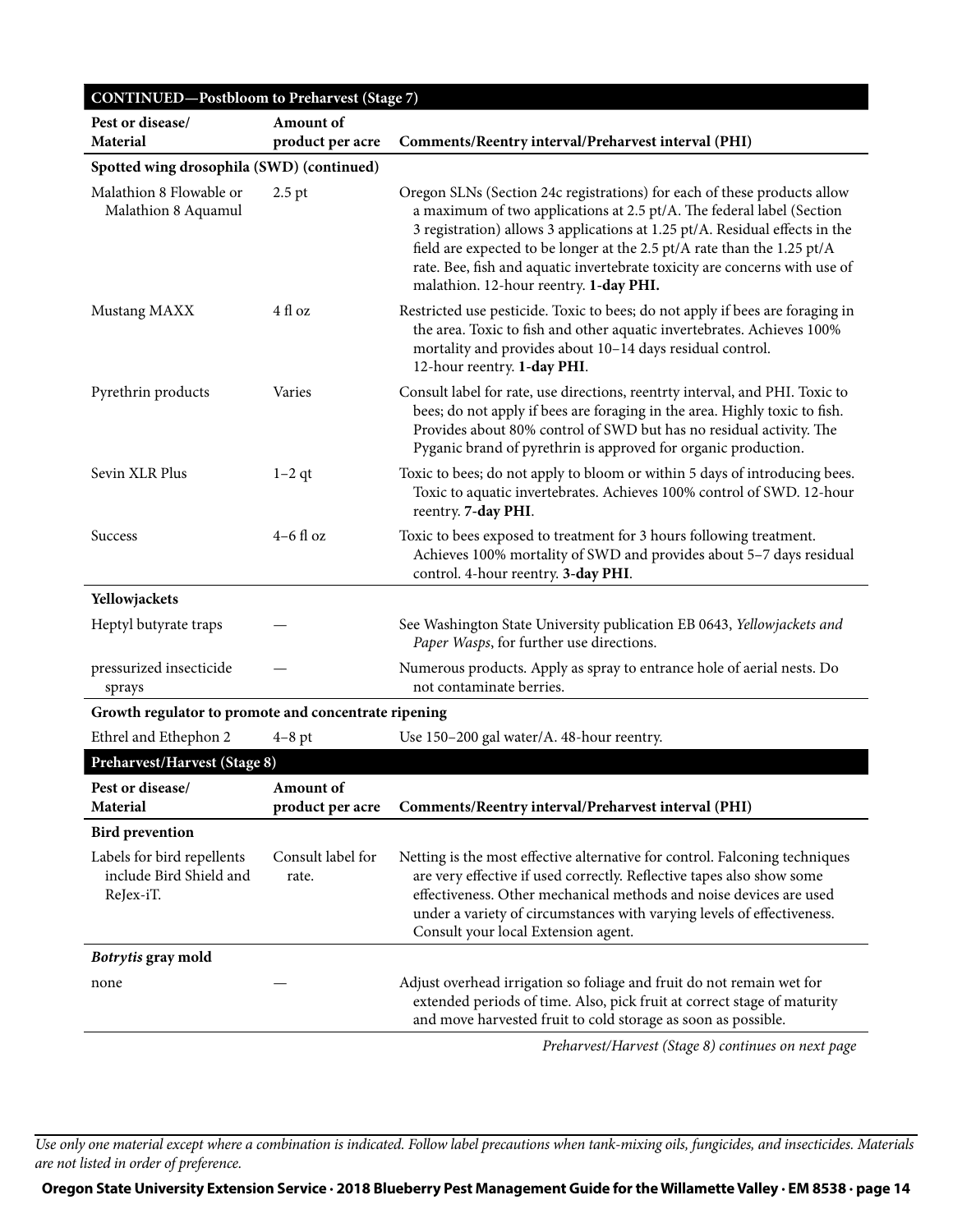| CONTINUED-Preharvest/Harvest (Stage 8)                     |                                           |                                                                                                                                                                                                                                        |  |  |  |  |
|------------------------------------------------------------|-------------------------------------------|----------------------------------------------------------------------------------------------------------------------------------------------------------------------------------------------------------------------------------------|--|--|--|--|
| Pest or disease/<br><b>Material</b>                        | Amount of                                 |                                                                                                                                                                                                                                        |  |  |  |  |
| <b>Crown Gall</b>                                          | product per acre                          | Comments/Reentry interval/Preharvest interval (PHI)                                                                                                                                                                                    |  |  |  |  |
| none                                                       |                                           | When mechanically harvesting, clean and lubricate berry-catching plates                                                                                                                                                                |  |  |  |  |
|                                                            |                                           | frequently during harvest. Use springs with just enough tension to close<br>the catch plates.                                                                                                                                          |  |  |  |  |
| Alternaria fruit rot                                       |                                           |                                                                                                                                                                                                                                        |  |  |  |  |
| none                                                       |                                           | Do not handle or pick fruit when fruit is wet. Clean debris from picking<br>buckets and packing lines. Cool fruit rapidly after picking.                                                                                               |  |  |  |  |
| Silver Leaf (especially "Draper" fields)                   |                                           |                                                                                                                                                                                                                                        |  |  |  |  |
| none                                                       |                                           | Mark bushes with silver leaf symptoms for removal before fall rains. Prune<br>in dry weather if possible.                                                                                                                              |  |  |  |  |
| Spotted wing drosophila (SWD) (see footnote 4, page 17)    |                                           |                                                                                                                                                                                                                                        |  |  |  |  |
| See materials listed for Postbloom to Preharvest (Stage 7) |                                           |                                                                                                                                                                                                                                        |  |  |  |  |
| Postharvest (Stage 9)                                      |                                           |                                                                                                                                                                                                                                        |  |  |  |  |
| Pest or disease/                                           | Amount of                                 |                                                                                                                                                                                                                                        |  |  |  |  |
| <b>Material</b>                                            | product per acre                          | Comments/Reentry interval/Preharvest interval (PHI)                                                                                                                                                                                    |  |  |  |  |
| <b>Bacterial canker</b>                                    |                                           | Note: Make an application following harvest and prior to fall rains; repeat in 1 month. The best time to apply is when<br>leaves are falling off; this protects leaf scars. Some brands of copper are approved for organic production. |  |  |  |  |
| Badge X2                                                   | $1.5 - 7$ lb                              | 48-hour reentry.                                                                                                                                                                                                                       |  |  |  |  |
| Bordeaux (8-8-100)                                         |                                           | See footnote 5, page 18.                                                                                                                                                                                                               |  |  |  |  |
| Copper-Count-N                                             | $4-10$ qt                                 | Use an adjuvant. 48-hour reentry.                                                                                                                                                                                                      |  |  |  |  |
| Cuprofix Ultra 40 Disperss                                 | $3-4$ lb                                  | 48-hour reentry.                                                                                                                                                                                                                       |  |  |  |  |
| Kocide 3000                                                | $1.75 - 3.5$ lb                           | 48-hour reentry.                                                                                                                                                                                                                       |  |  |  |  |
| Nordox 75WG                                                | $6.5 - 10$ lb                             | Use a spreader-sticker. Approved for organic production. 12-hour reentry.                                                                                                                                                              |  |  |  |  |
| Nu-Cop 50DF                                                | $2 - 4.2$ lb                              | Approved for organic production. 48-hour reentry.                                                                                                                                                                                      |  |  |  |  |
| Phyton 27 AG                                               | $20-40$ fl oz                             | 48-hour reentry.                                                                                                                                                                                                                       |  |  |  |  |
| Previsto                                                   | $1-2$ qt                                  | 48-hour reentry.                                                                                                                                                                                                                       |  |  |  |  |
| Phytophthora root rot                                      |                                           |                                                                                                                                                                                                                                        |  |  |  |  |
| Aliette WDG                                                | 5 <sub>1b</sub>                           | Do not use with copper materials. 12-hour reentry.                                                                                                                                                                                     |  |  |  |  |
| Fosphite                                                   | $1-2$ qt                                  | Do not use copper materials within 10 to 20 days of treatment.<br>4-hour reentry.                                                                                                                                                      |  |  |  |  |
| OxiPhos                                                    | 42.3 fl oz/100 gal<br>water               | 4-hour reentry.                                                                                                                                                                                                                        |  |  |  |  |
| MetaStar 2E                                                | 2 gal                                     | Apply to the soil as a 3-ft-wide treated band. Apply in spring as growth<br>resumes. 48-hour reentry.                                                                                                                                  |  |  |  |  |
| Phostrol                                                   | $2.5 - 5$ pt                              | 4-hour reentry.                                                                                                                                                                                                                        |  |  |  |  |
| Rampart                                                    | $1-3$ qt                                  | Do not apply at intervals less than 3 days. Do not use copper materials<br>within 20 days of treatment. 4-hour reentry.                                                                                                                |  |  |  |  |
| Ridomil Gold SL                                            | 3.6 pt or<br>$0.25$ pt/1,000 ft of<br>row | Apply to the soil as a 3-ft-wide treated band. Apply in spring as growth<br>resumes. 48-hour reentry.                                                                                                                                  |  |  |  |  |

*Postharvest(Stage 9) continues on next page*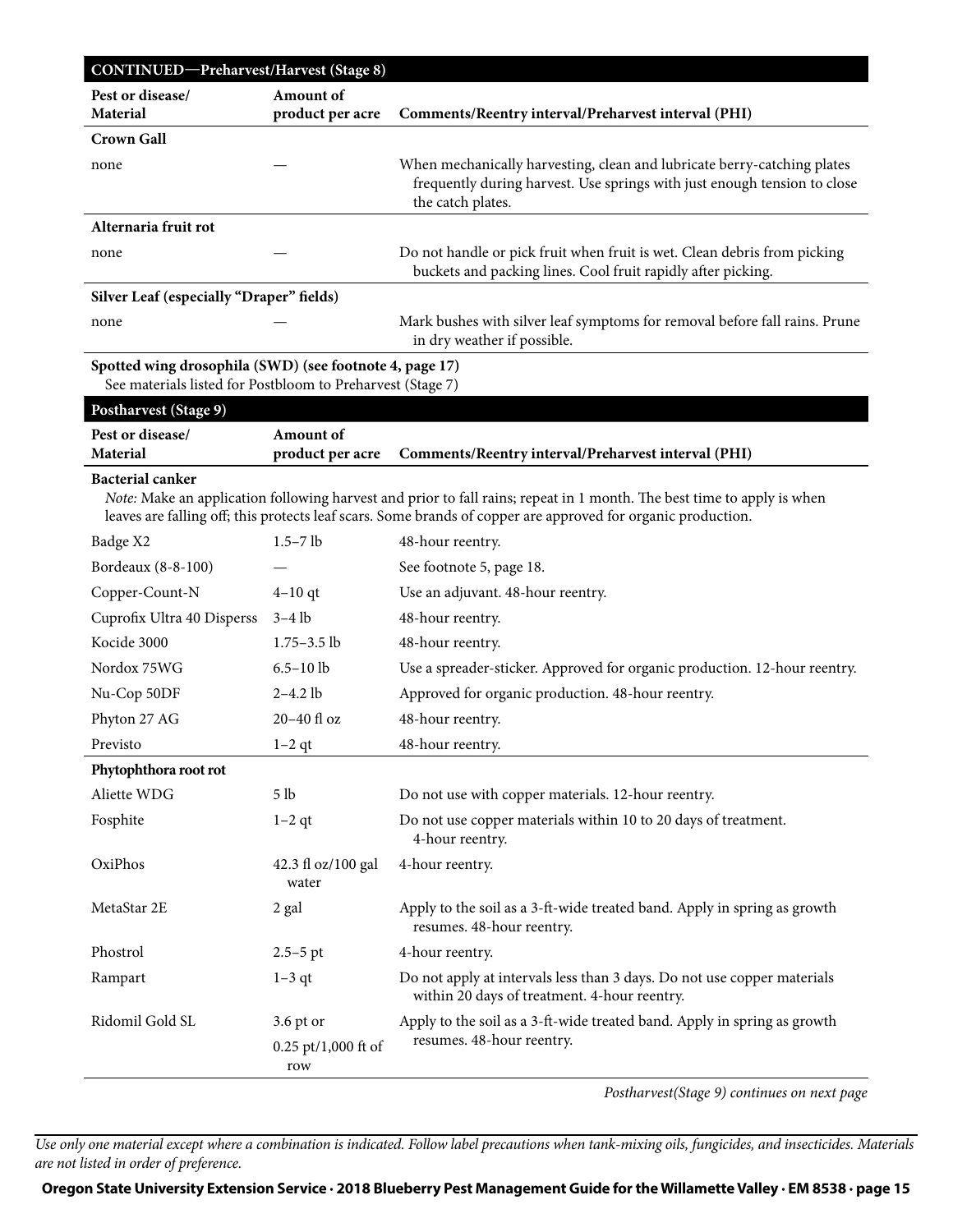| <b>Postharvest (Stage 9)</b>                    |                                      |                                                                                                                                                                                                                                                                                     |
|-------------------------------------------------|--------------------------------------|-------------------------------------------------------------------------------------------------------------------------------------------------------------------------------------------------------------------------------------------------------------------------------------|
| Pest or disease/<br><b>Material</b>             | <b>Amount of</b><br>product per acre | Comments/Reentry interval/Preharvest interval (PHI)                                                                                                                                                                                                                                 |
| Root weevils (larvae) (see footnote 3, page 17) |                                      |                                                                                                                                                                                                                                                                                     |
| Neem (Aza-Direct, Neemix,<br>others)            |                                      | Applied to the soil in early fall. Refer to label for rate, use pattern, and<br>precautions. These, and most other brands of azadirachtin (neem), are<br>approved for organic production.                                                                                           |
| parasitic nematodes                             |                                      | Applied to the soil in early fall. Follow label directions for rate and<br>irrigation requirements.                                                                                                                                                                                 |
| Platinum                                        | $12 \text{ fl oz}$                   | This pest does not appear on the label, but this is a legal use. Platinum has<br>been known to be effective in other crops for larvae control.<br>12-hour reentry. 75-day PHI.                                                                                                      |
| Symphylan                                       |                                      |                                                                                                                                                                                                                                                                                     |
| Mocap<br>(nonbearing fields only)               | $1.33$ qt                            | SLN# OR-120020 allows use in newly planted, nonbearing fields.<br>Broadcast or band (2-ft minimum) apply to the soil. Immediately apply<br>1 to 2 inches of overhead irrigation water to incorportate. Consult label<br>for use with drip irrigation. 48-hour reentry. 365-day PHI. |

#### **Footnotes**

1.WINTER MOTHS: There are four species of winter moths native to the Northwest. Their life histories are similar in that there is but one generation/year characterized by eggs that overwinter on the trunks and branches of deciduous trees and shrubs. The larvae (inchworms or spanworms) begin emerging as early as March, with egg hatch usually complete by mid-April. The larvae feed on many plants, particularly those of the rose family. Blueberry plantings become infested when moths deposit eggs on plants in late fall and winter and/or when larvae infesting host plants adjacent to the planting are blown in on silken threads. This larval migration often leads growers to believe that previously applied sprays failed to control the pest.

CONTROL: Recognize that larvae are active in March and can burrow into buds, causing damage prior to bud burst. Early-season control is necessary. Infestations of winter moth that are a result of in-field infestations (eggs having overwintered on trunks and limbs of blueberry plants) can be reduced by the dormant oil + insecticide spray during the winter. Careful inspection of buds and newly expanding plant growth from April through early bloom will indicate need for additional sprays. Because larvae are present into June and because the larvae can blow into blueberry plantings from surrounding trees, you must monitor fields even after insecticides have been applied. Repeat sprays may be necessary. Use least-toxic alternatives when pollinators and/or bloom are present.

2.LEAFROLLERS: The most common leafroller in western Oregon blueberries is the orange tortrix. It does direct feeding damage to the berries, provides an entry route for fruit rots, and may become an insect contaminant at harvest. It overwinters as a larva under leaves plastered to the trunks and limbs and among leaf litter of host plants. Most infestations on blueberries occur when moths of the spring generation (flight beginning mid-April and peaking early to mid-June) fly in and deposit eggs on plants.

CONTROL OF LARVAE—PREBLOOM: In-field infestations of larvae should be evaluated and treated (if necessary) from late March to early April, with the April date being on the late side for effective control if mild winter/early spring weather occur.

CONTROL OF LARVAE—LATE JUNE/EARLY JULY: Use pheromone traps to monitor moth activity in individual plantings from May through harvest to help in deciding whether to control larvae. Sprays to control larvae in late June and early July are necessary in caneberries when individual trap catches exceed 70 moths/ week or more than 200 moths are caught in a trap by June 1. We do not have adequate information on blueberries at this time. Choice of insecticide will depend on presence of bloom or proximity of harvest. NOTE: If *Bacillus thuringiensis* is used, two and possibly three applications at 7-day intervals may be necessary to achieve adequate control of heavy infestations. Use of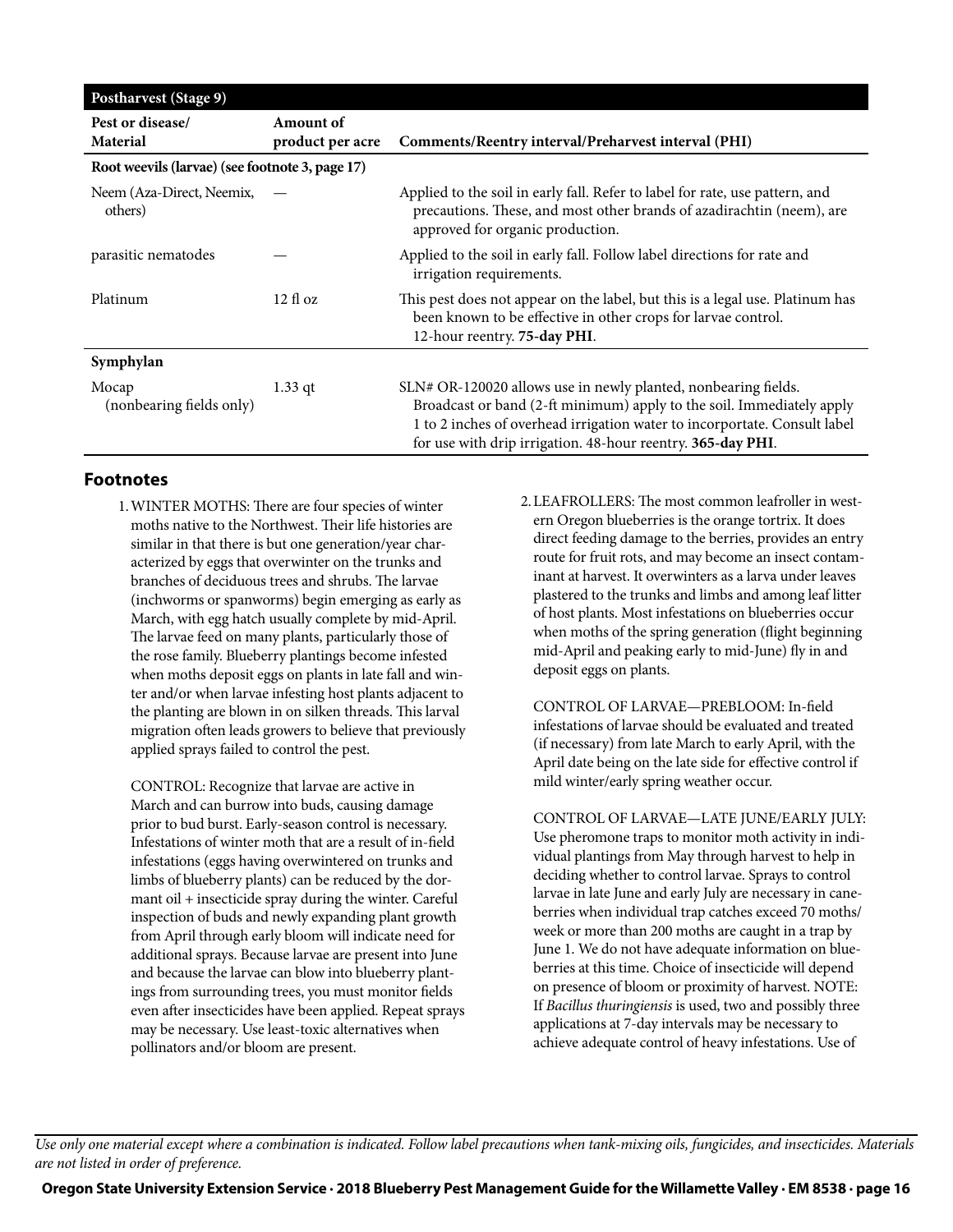this product with this timing should begin about 3 to 4 weeks prior to anticipated harvest because of its relatively slow action.

CONTROL OF LARVAE—AUGUST THROUGH HARVEST: A second flight begins in late July or early August, with large numbers of moths active through September. Larvae from these flights may infest fruit of the blueberry varieties harvested from mid-August through September. Pheromone traps used as above will help in the decision-making process of whether or not to control orange tortrix.

NOTE: Obliquebanded leafroller adults occasionally are lured to orange tortrix traps. Be sure to distinguish between the two species, as obliquebanded leafroller seldom is a pest in blueberries.

Also, orange tortrix traps will "pull in" males of the orange tortrix from a long distance from the blueberry planting, giving the false impression at times that a large infestation of larvae will follow within 2 to 3 weeks. For this reason, we recommend the placement of "guard" traps a few hundred yards, and in the predominant downwind direction, from the planting. They will intercept moths coming from areas that do not pose a threat to the blueberry field. Do not consider these moths when evaluating the need to spray a given block, but try to identify the source of infestation for future reference.

Finally, always try to verify the presence of larvae in a planting to justify a spray application. Do this by placing a white sheet under a few plants and shaking limbs vigorously. The larvae will hang down on silk threads, eventually falling to the sheet. Rolled leaves and leaves plastered to berries also are indications of infestation.

3.ROOT WEEVILS: Several species of root weevils have been found damaging blueberries in Oregon. Black vine weevil, strawberry root weevil, and obscure root weevil are three of the most common species whose larvae girdle roots, setting back growth tremendously. Adult weevils, although causing negligible injury to the leaves, can be contaminants of fruit.

DETECTION: Depending on the species, adults begin emerging in early May, with 90% emergence usually occurring by mid-June, depending on how warm spring temperatures have been, elevation and slope of the planting, and depth of the insulating sawdust layer. To determine when adults emerge and become active, inspect new sucker growth near crown for leaf notching. With the aid of a flashlight, you can most easily see the adult weevils when they are feeding on foliage on warm, still evenings after sunset.

CONTROL: All weevils are females and have the ability to lay more than 500 eggs during the course of the season. Applications of insecticides to control weevils are timed to 80% to 90% adult emergence but prior to egg laying. This usually is in June.

Weevils are difficult to control with insecticides. Therefore, it is necessary to time foliar sprays carefully. Weevils are active at night. Applications should be made after dark (usually 10 p.m. to after midnight) on warm, still evenings when weevils are on foliage. Two or three sprays approximately 1 week apart are necessary to begin to control an established infestation.

Obviously, you also must consider the presence of bloom and the damage caused by the sprayer to the bloom and by the insecticide to pollinators. Custom programs often must be devised for individual blocks, depending on emergence pattern of the adult weevils, blueberry variety, presence of bloom and pollinators, and proximity to harvest.

Neem, Platinum, or parasitic nematodes can be applied to the soil for control of the larvae in established plantings. Applications made in fall when larvae are young yield best results. Degree of control, however, depends on soil moisture and available irrigation or rainfall. Refer to label for use pattern and precautions.

4.SPOTTED WING DROSOPHILA: The spotted wing drosophila (SWD) is a new and exotic pest that attacks a wide variety of fruits and was first discovered in Oregon in 2009. Adult SWD flies resemble the common vinegar flies found in the kitchen, around compost piles, or on fallen, decaying, and rotting fruit in the fields. Unlike common vinegar flies, SWD flies prefer ripe to overripe fruit on the plant.

A female SWD lays one to three eggs in each fruit; a single female can lay several hundred eggs in her lifetime (each adult lives for an average of 3 to 4 weeks). The larvae feed inside the fruit for about 5 to 7 days until they are ready to pupate. The brownish-yellow pupa is a nonfeeding stage lasting 4 to 5 days. Pupae often remain inside fruit with their respiratory horns sticking out of the fruit for breathing purposes until adult fly emergence. The adult fly then emerges, mates, and begins a new generation of pests. It has been estimated that three to nine generations might occur in Oregon, depending on environmental conditions.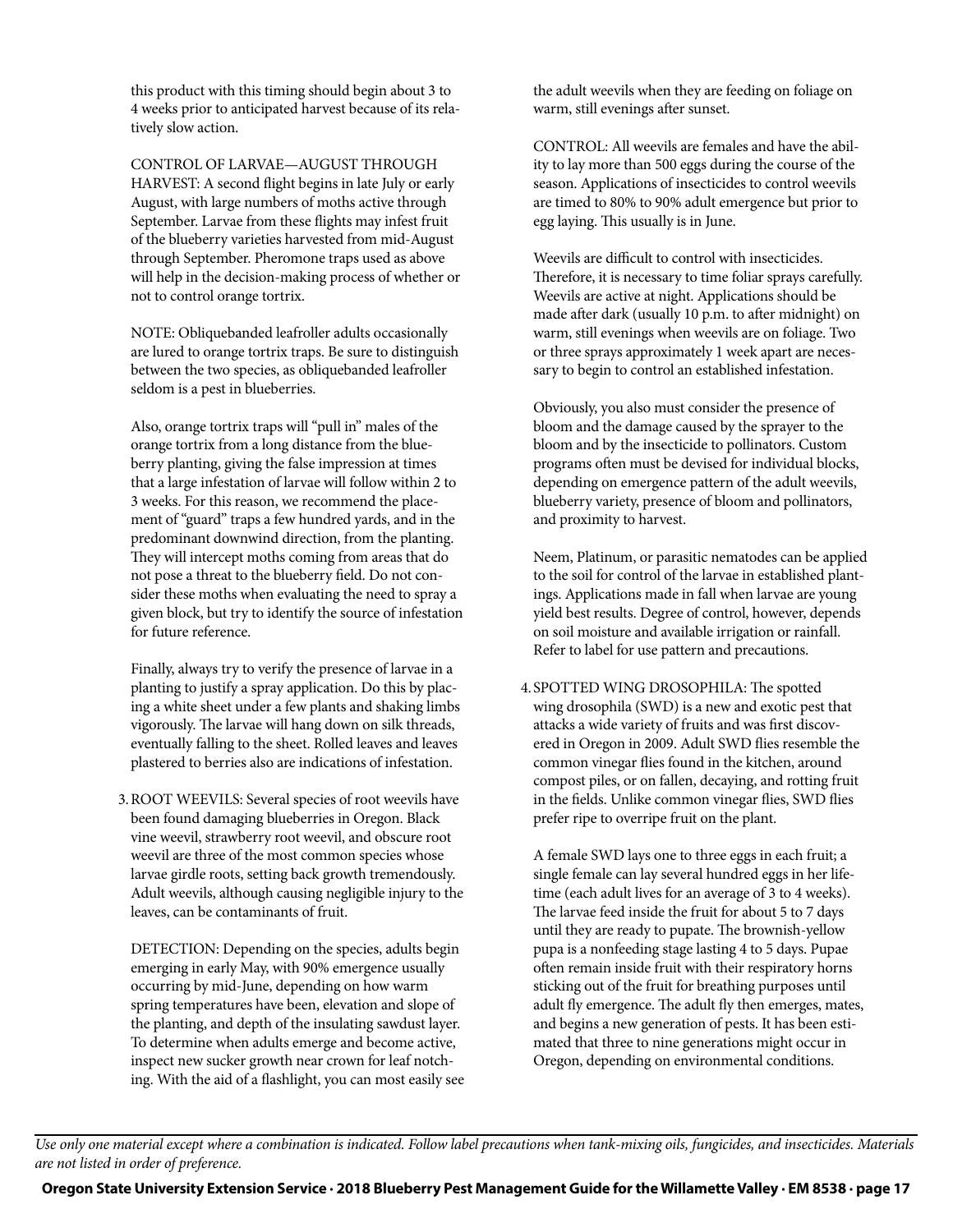To recognize SWD damage on suspect fruit, look for the following: two hairlike filaments attached to each egg sticking out of fruit (the egg is within the fruit); scarring or spotting on the fruit surface; liquid exuding out of a scar (where eggs were laid) when fruit is squeezed; softening, collapsing, and/or bruising of fruit at the damage site; and small, white larvae and pupae inside the fruit (visible to the naked eye if fruit is opened). Adult flies can be monitored with apple cider vinegar traps, and fruit can be checked for larval infestation with a salt extraction method or a fruit dunk flotation method. For further information on identification and monitoring, visit OSU's spotted wing drosophila website at *<http://spottedwing.com>*

MANAGEMENT STRATEGIES: In addition to the chemical controls mentioned in this publication, the following cultural management strategies and biological control can help mitigate SWD infestations:

- Harvest in a timely manner. Pick fruit at regular intervals to prevent egg-laying opportunities. Avoid overripe fruit on plants.
- To prevent SWD populations from building, remove and dispose of leftover and infested fruit.
- Reduce the amount of alternate hosts in surrounding areas. Potential perimeter and wildland hosts for SWD may include snowberry, dogwood, Himalayan blackberry, wild rose, flowering cherry, crabapple, and others.
- Biological control: Anecdotal observations suggest that predaceous bugs (e.g., minute pirate bugs, bigeyed bugs), parasitic wasps, and lacewing larvae may be important biological control agents. Use pesticides judiciously to protect natural enemies.

5.Bordeaux 8-8-100 means 8 lb copper sulfate plus 8 lb hydrated lime in 100 gallons of water. In any bordeaux formula, the ingredients always are listed in the same order—copper sulfate, hydrated lime, then gallons of water.

Bacteria resistant to various copper formulations have been detected throughout the Willamette Valley, western Washington, and British Columbia. Resistant bacterial populations will reduce the effectiveness of copper-based products.

- 6.Although registered, Bravo and Aliette have not been shown to be consistently effective against ripe rot. Ziram was effective in 1998 field trials.
- 7.Do not use Abound or QuadrisTop or Willowood Azoxy near apple orchards, as even a minor amount of drift can be phytotoxic to certain apple cultivars. Even the minor amount left after triple rinsing can be damaging.
- 8.*Botrytis* rot strategy Rain events dictate incidence and severity of *Botrytis* (including overhead irrigation that keeps fruit wet for extended periods). Use rain forecasts to guide applications during bloom and preharvest. Fungicides work best when used **before** a rain event. Alternate tank-mix fungicides from different groups or use prepackaged mixes with fungicides with different modes of action to minimize problems with resistant strains. Try not to use any one group more that twice during the growing season. Strains resistant to several different fungicide modes of action (groups 7, 9 and 17) have been found in Oregon. In the absence of testing, your historical use of any at-risk fungicide will be the best predictor of resistance.

| Fungicide                | Fungicide<br>group $#$ | Mummy<br>berry<br>(primary) | Mummy<br>berry<br>(secondary) | <b>Botrytis</b><br>blight | Anthracnose<br>fruit rot | Alternaria<br>fruit rot | Pseudomonas<br><b>bacterial</b><br>canker | Phytophthora<br>root rot |
|--------------------------|------------------------|-----------------------------|-------------------------------|---------------------------|--------------------------|-------------------------|-------------------------------------------|--------------------------|
| Abound                   | 11                     | $Poor-$<br>Moderate         | Moderate                      | Moderate                  | Excellent                | śś.                     | Not effective                             | Not effective            |
| Actinovate AG            | Biological             | Moderate                    | Poor                          | śś.                       | śś.                      | śś.                     | šš.                                       | śś.                      |
| Aliette                  | 33                     | Not effective               | Not effective                 | Not effective             | Poor                     | śś                      | Not effective                             | Good                     |
| Bravo (and<br>generics)  | M <sub>5</sub>         | Moderate                    | Poor                          | Moderate                  | Moderate-Poor            | Not effective           | Not effective                             | Not effective            |
| Captan                   | M4                     | Poor                        | Moderate                      | Moderate                  | Moderate                 | Moderate                | Not effective                             | Not effective            |
| Copper-based<br>products | M1                     | Poor                        | Not effective                 | Moderate-Poor             | śś.                      | śś.                     | $Good**$                                  | Not effective            |
| Elevate                  | 17                     | Moderate                    | Moderate                      | Moderate-<br>$Good**$     | Poor                     | śś.                     | Not effective                             | Not effective            |

## **Effectiveness of Fungicides for Control of Blueberry Diseases\***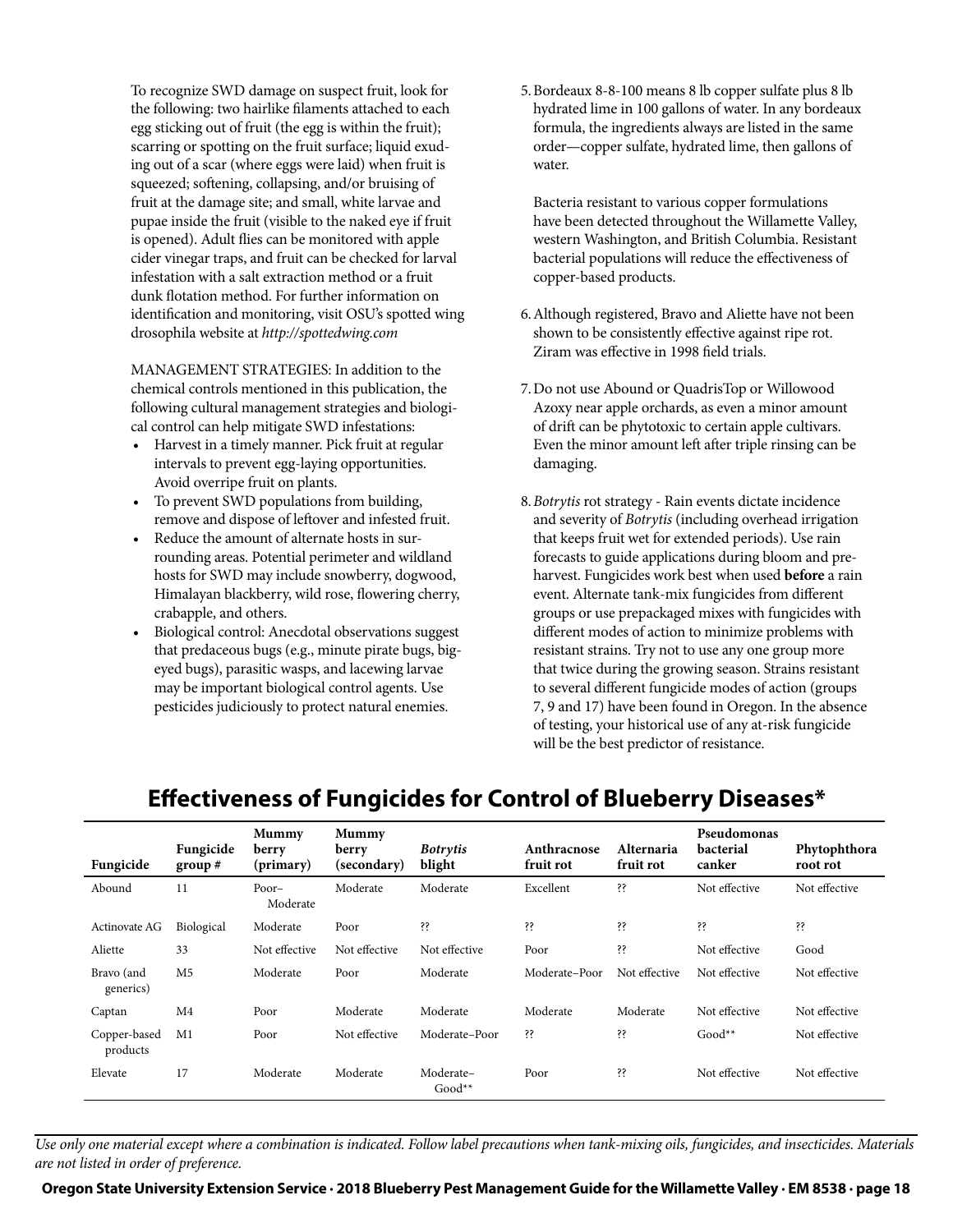|                                                   |                                 |                                    |                                      | <b>CONTINUED—Effectiveness of Fungicides for Control of Blueberry Diseases*</b> |                          |                         |                                    |                          |
|---------------------------------------------------|---------------------------------|------------------------------------|--------------------------------------|---------------------------------------------------------------------------------|--------------------------|-------------------------|------------------------------------|--------------------------|
| Fungicide                                         | Fungicide<br>group#             | <b>Mummy</b><br>berry<br>(primary) | <b>Mummy</b><br>berry<br>(secondary) | <b>Botrytis</b><br>blight                                                       | Anthracnose<br>fruit rot | Alternaria<br>fruit rot | Pseudomonas<br>bacterial<br>canker | Phytophthora<br>root rot |
| Fosphite (or<br>OxiPhos,<br>Phostrol,<br>Rampart) | 33                              | Not effective                      | Not effective                        | Not effective                                                                   | Poor                     | śś.                     | Not effective                      | Good                     |
| Indar                                             | 3                               | Good                               | Good                                 | Ş                                                                               | Poor                     | śś.                     | Not effective                      | Not effective            |
| Kenja                                             | 7                               | śś.                                | śś.                                  | $Good**$                                                                        | śś.                      | śś.                     | Not effective                      | Not effective            |
| Luna Privilege                                    | 7                               | śś.                                | śś.                                  | $Good**$                                                                        | śś.                      | śξ                      | Not effective                      | Not effective            |
| Meteor (and<br>generics)                          | $\overline{c}$                  | Moderate-<br>Poor                  | Moderate-<br>Poor                    | $Good**$                                                                        | śś.                      | śξ                      | Not effective                      | Not effective            |
| Omega                                             | 29                              | Good                               | Moderate-<br>Good                    | Poor-Moderate                                                                   | Good                     | śś.                     | Not effective                      | Not effective            |
| $Ph-D/O$ so                                       | 19                              | Poor                               | Poor                                 | Moderate-Good                                                                   | Poor                     | Moderate-<br>Good       | Not effective                      | Not effective            |
| Proline                                           | 3                               | Excellent                          | Excellent                            | Poor                                                                            | śś.                      | śś.                     | Not effective                      | Not effective            |
| Quash                                             | 3                               | Excellent                          | Excellent                            | Moderate**                                                                      | Good                     | śś.                     | Not effective                      | Not effective            |
| Regalia                                           | Plant extract<br>P <sub>5</sub> | Moderate                           | Poor                                 | śś.                                                                             | śś.                      | śś.                     | śś.                                | śś.                      |
| Ridomil/<br>MetaStar                              | $\overline{4}$                  | Not effective                      | Not effective                        | Not effective                                                                   | Not effective            | Not effective           | Not effective                      | Excellent**              |
| Serenade                                          | Biological                      | Poor-None                          | Poor-None                            | śś.                                                                             | Not effective            | śś.                     | Not effective                      | Not effective            |
| Tilt/<br>PropiMax/<br>Bumper                      | 3                               | Good                               | Moderate                             | Poor                                                                            | Poor                     | śξ                      | Not effective                      | Not effective            |
| Ziram                                             | M3                              | Poor                               | Poor                                 | Moderate-Poor                                                                   | Moderate                 | Moderate                | Not effective                      | Not effective            |
| Prepackaged mixes                                 |                                 |                                    |                                      |                                                                                 |                          |                         |                                    |                          |
| CaptEvate                                         | $M4 + 17$                       | Moderate                           | Poor                                 | Good-Excellent                                                                  | Moderate                 | Moderate                | Not effective                      | Not effective            |
| InspireSuper                                      | $3 + 9$                         | Moderate-<br>Good                  | Good                                 | Moderate                                                                        | śś.                      | Moderate                | Not effective                      | Not effective            |
| Luna<br>Tranquility                               | $7 + 9$                         | Good                               | Good                                 | Excellent                                                                       | śś.                      | śś.                     | Not effective                      | Not effective            |
| Pristine                                          | $7 + 11$                        | Good                               | Good                                 | Moderate-<br>Good**                                                             | Excellent                | śś.                     | Not effective                      | Not effective            |
| QuadrisTop                                        | $3 + 11$                        | Moderate-<br>Good                  | Good                                 | ż۶.                                                                             | Excellent                | śś.                     | Not effective                      | Not effective            |
| <b>Ouilt Xcel</b>                                 | $3 + 11$                        | Moderate-<br>Good                  | Good                                 | Moderate                                                                        | Excellent                | śś.                     | Not effective                      | Not effective            |
| Switch                                            | $12 + 9$                        | Good                               | Poor                                 | Good-Excellent**                                                                | Good                     | šš.                     | Not effective                      | Not effective            |

\*These ratings are relative rankings based on labeled application rates, good spray coverage, and proper spray timing. Actual levels of disease control will be influenced by these factors in addition to cultivar susceptibility, disease pressure, and weather conditions.

\*\*Resistant pathogens will lower the effectiveness of these fungicides.

*Use only one material except where a combination is indicated. Follow label precautions when tank-mixing oils, fungicides, and insecticides. Materials are not listed in order of preference.*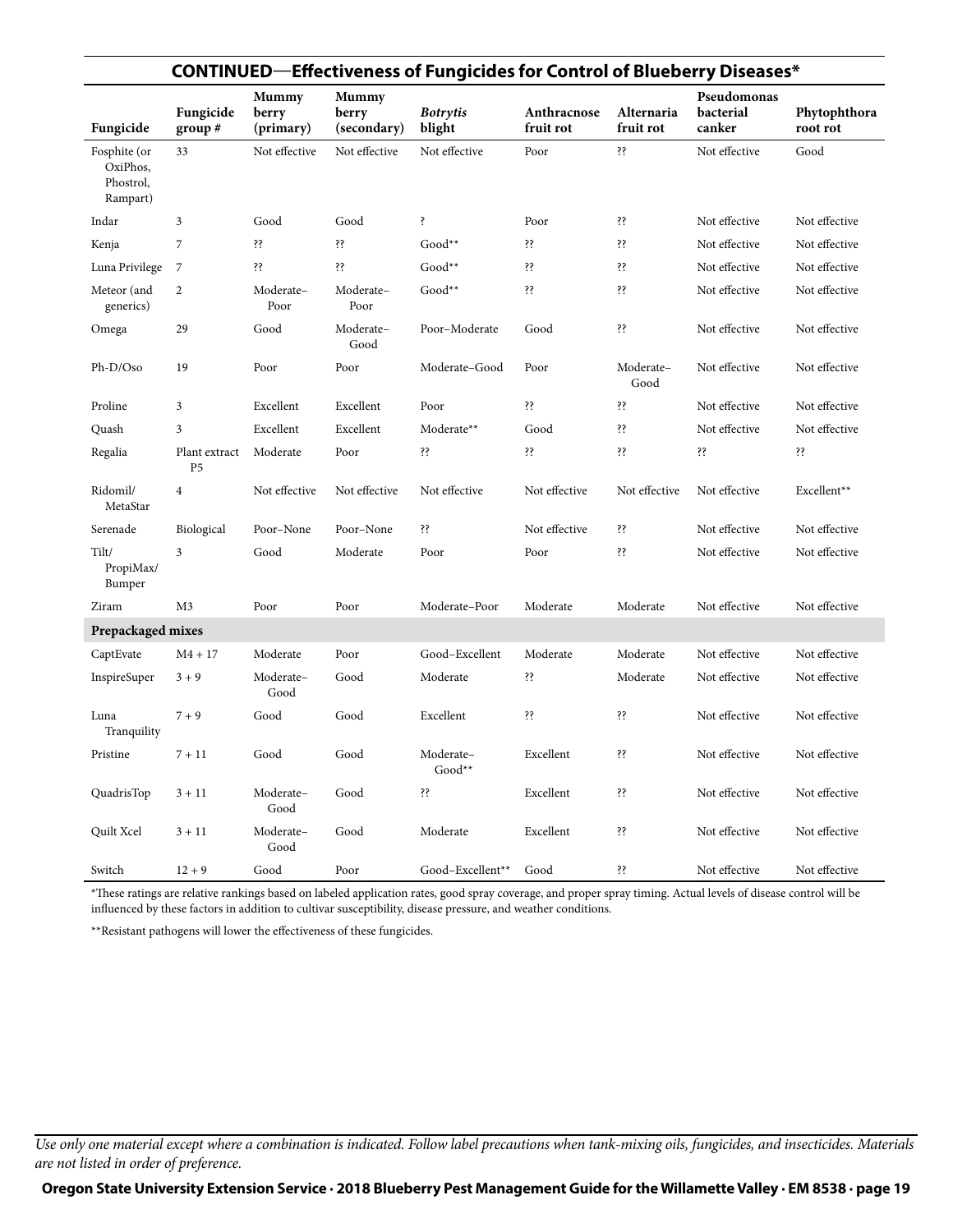| Cultivar    | Mummy berry<br>(primary)          | Mummy berry<br>(secondary) | <b>Blueberry scorch</b> | <b>Bacterial canker</b> | <b>Ripe rot</b> |
|-------------|-----------------------------------|----------------------------|-------------------------|-------------------------|-----------------|
| Aurora      | $\mathbf R$                       | Ś.                         | ś.                      | ś.                      | ś.              |
| Berkeley    | $\operatorname{MR}$               | $\mathbf S$                | $\mathbf S$             | ś.                      | I               |
| Bluecrop    | ${\mathsf S}$                     | $\operatorname{MR}$        | $\mathcal{T}^{\star}$   | $\operatorname{MR}$     | S               |
| Bluejay     | ${\bf R}$                         | $\rm R$                    | ${\mathsf S}$           | ${\mathsf S}$           | Ι               |
| Blueray     | S                                 | S                          | $\boldsymbol{S}$        | S                       | S               |
| Bluetta     | $\mathbb R$                       | $\operatorname{MR}$        | $\rm T$                 | I                       | S               |
| Chandler    | Ι                                 | $\mathbf S$                | ś.                      | S                       | ś.              |
| Collins     | $\boldsymbol{S}$                  | Ι                          | S                       | ś.                      | ${\bf R}$       |
| Concord     | $\ensuremath{\mathsf{MR}}\xspace$ | Ι                          | $\mathbf{T}^{\star}$    | S                       | I               |
| Coville     | ${\mathsf S}$                     | $\operatorname{MR}$        | ś.                      | S                       | S               |
| Darrow      | ${\bf R}$                         | I                          | $\boldsymbol{S}$        | $\mathbf S$             | I               |
| Dixi        | ${\bf R}$                         | Ι                          | S                       | S                       | I               |
| Draper      | I                                 | Ŝ.                         | Ŝ.                      | S                       | ś               |
| Duke        | Ι                                 | $\operatorname{MR}$        | $\mathcal{T}^{\star}$   | Ι                       | Ι               |
| Earliblue   | S                                 | $\mathbf S$                | $\boldsymbol{S}$        | Ş                       | S               |
| Elliott     | D                                 | Ι                          | ś.                      | $\operatorname{MR}$     | ${\bf R}$       |
| Herbert     | $\mathbf D$                       | S                          | S                       | Ş                       | $\mathbf S$     |
| Ivanhoe     | Ş                                 | Ι                          | $\mathbf T$             | ś.                      | I               |
| Jersey      | MR                                | Ι                          | $\mathbf T$             | S                       | I               |
| Lateblue    | $\ensuremath{\mathsf{MR}}\xspace$ | Ι                          | S                       | ś.                      | Ι               |
| Legacy      | $\rm I$                           | Ι                          | Ş                       | ś                       | ${\bf R}$       |
| Liberty     | ${\bf R}$                         | ś.                         | Ş                       | $\operatorname{MR}$     | Ŝ.              |
| Northland   | S                                 | S                          | $\ast$                  | Ş                       | I               |
| Olympia     | ${\bf R}$                         | $\operatorname{MR}$        | $\operatorname{MR}$     | Ş                       | I               |
| Ochlockonee | S                                 | ś.                         | ś.                      | S                       | Ş               |
| Patriot     | ś.                                | $\operatorname{MR}$        | S                       | S                       | I               |
| Pemberton   | $\ensuremath{\mathsf{MR}}\xspace$ | I                          | S                       | Ş                       | Ι               |
| Powderblue  | $\mathbf S$                       | Ś.                         | ś,                      | $\boldsymbol{S}$        | Ś.              |
| Ranococas   | $\mathbf S$                       | I                          | $\mathbf T$             | ${\bf R}$               | I               |
| Reka        | $\bf I$                           | $\operatorname{MR}$        | $\mathbf T$             | ś.                      | $\rm I$         |
| Rubel       | ${\bf R}$                         | $\rm I$                    | $\boldsymbol{S}$        | $\operatorname{MR}$     | I               |
| Spartan     | $\mathbf D$                       | Ι                          | S                       | $\bf I$                 | S               |
| Toro        | $\operatorname{MR}$               | Ι                          | Ś.                      | ś                       | Ι               |
| Weymouth    | ${\mathsf S}$                     | $\operatorname{MR}$        | $\mathbf S$             | ${\bf R}$               | ${\bf R}$       |

## **Blueberry Cultivar Susceptibility to Disease**

MR = Moderately resistant; R = Resistant; I = Intermediate; S = Susceptible; T = Tolerant; ? = Unknown;

D = Described as resistant but unknown reaction in the Pacific Northwest relative to other cultivars.

\*Susceptible to a strain of the virus found in British Columbia.

*Use only one material except where a combination is indicated. Follow label precautions when tank-mixing oils, fungicides, and insecticides. Materials are not listed in order of preference.*